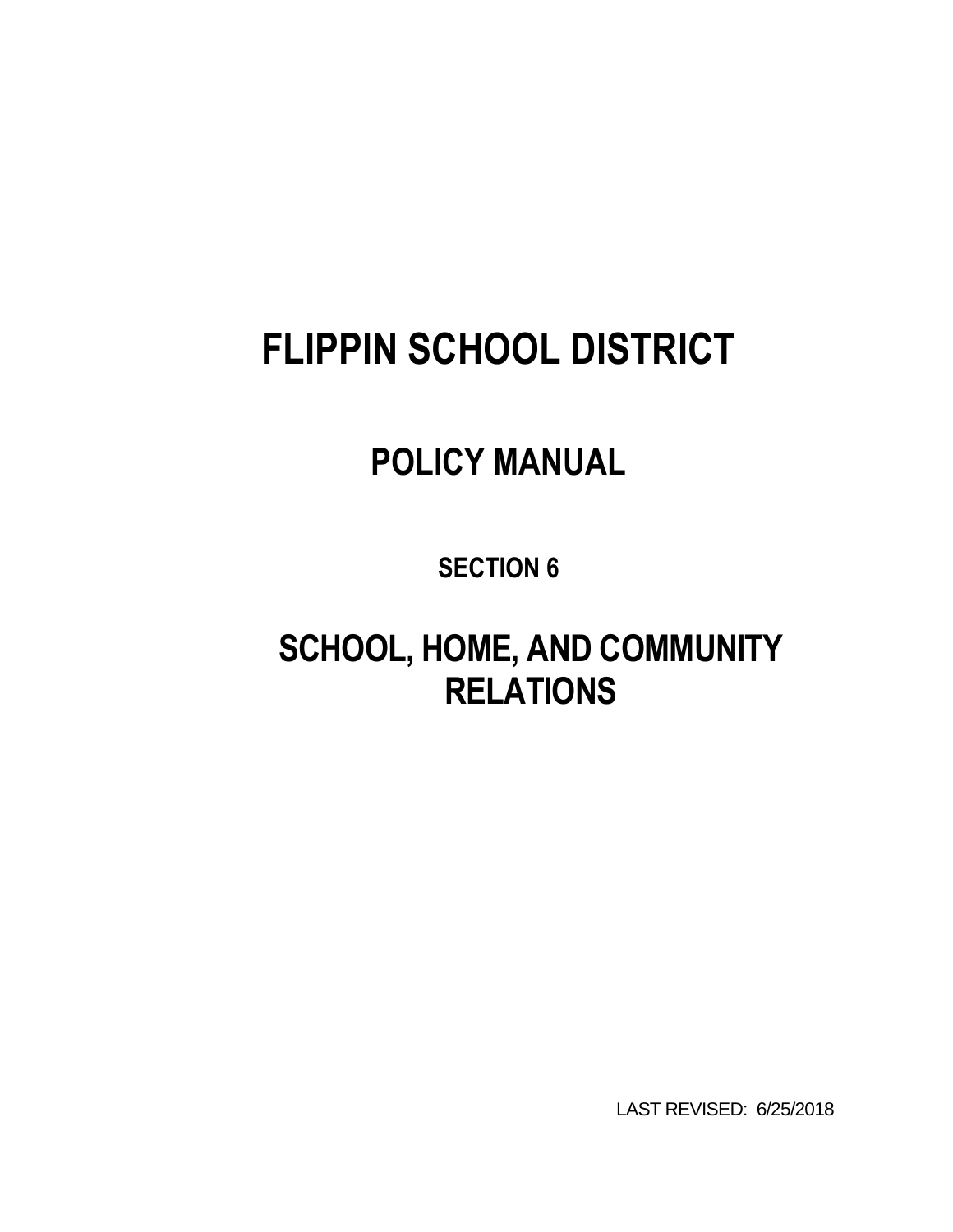## **TABLE OF CONTENTS**

## **SECTION 6—SCHOOL, HOME, AND COMMUNITY RELATIONS**

- 6.1—COMMUNICATION GOALS
- 6.2—RELATIONS WITH SCHOOL SUPPORT ORGANIZATIONS
- 6.3—PUBLIC GIFTS AND DONATIONS TO THE SCHOOLS
- 6.4—VOLUNTEERS
- 6.5—VISITORS TO THE SCHOOLS
- 6.6—FUND RAISING
- 6.7—COMPLAINTS
- 6.8—DISTRIBUTION OF PRINTED MATERIALS
- 6.9—MEDIA RELATIONS AND NEWS RELEASES
- 6.10—MEGAN'S LAW
- 6.11—PARENT, FAMILY AND COMMUNITY ENGAGEMENT DISTRICT
- 6.12—PARENT, FAMILY AND COMMUNITY ENGAGEMENT- SCHOOL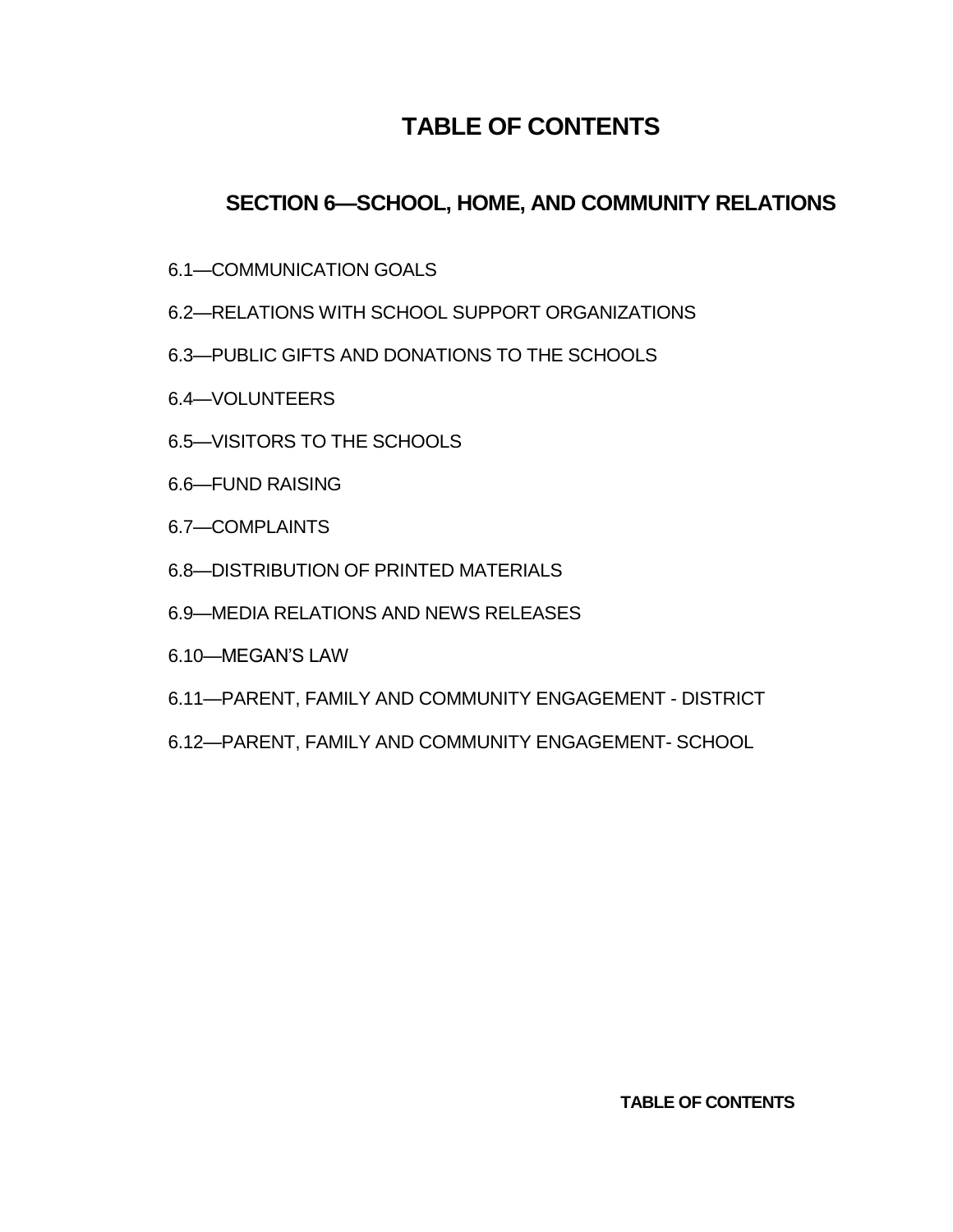## **6.1—COMMUNICATION GOALS**

The single most significant factor in student achievement is the teacher. The teacher's effectiveness is greatly enhanced when supported by the school community as a whole, the student's home, and the community at large. The Arkansas General Assembly and the Department of Education have demonstrated their understanding of the importance of involving such groups by repeatedly mandating their inclusion in the educational system and process. Communication with staff, parents, grandparents, legal guardians, business, and community members is fundamental to increasing their concern for, and involvement in, raising student achievement.

Communication should be two-way between the District and the public. The communications program shall strive to:

- 1. Increase mutual understanding, trust, and support between the District and parents, business, and the community as a whole;
- 2. Keep District staff regularly informed of upcoming District programs and events as well as noteworthy staff and student accomplishments to enable all the staff to help promote positive public relations;
- 3. Create and disseminate brochures, flyers, and fact sheets that will help parents and community members better understand school policies and procedures and acquaint them with areas where their volunteer services are most needed;
- 4. Inform legislators of the accomplishments of the District's students and staff, as well as how proposed legislation could affect the district;
- 5. Maintain good relations with the news media and provide the media with pertinent news releases; and
- 6. Increase the participation of parents, grandparents, legal guardians, business, and community members in school activities and programs.

The Board will appoint committees, when appropriate, to help the District examine issues facing it. Such committees may include members of the public, students, parents, and school employees, as well as members of the Board. Members may serve until the committee makes its non-binding recommendations to the Board.

Any committee, which includes among its members a member of the School Board, shall operate according to the requirements of the Arkansas Freedom of Information Act.\*

The District's Board of Directors shall hold a meeting by October 15 of each year to provide a report that systematically explains the District's policies, programs, and goals to the community. The District's report shall detail the progress of the District and the District's schools toward accomplishing program goals, accreditation standards, and proposals to correct any deficiencies.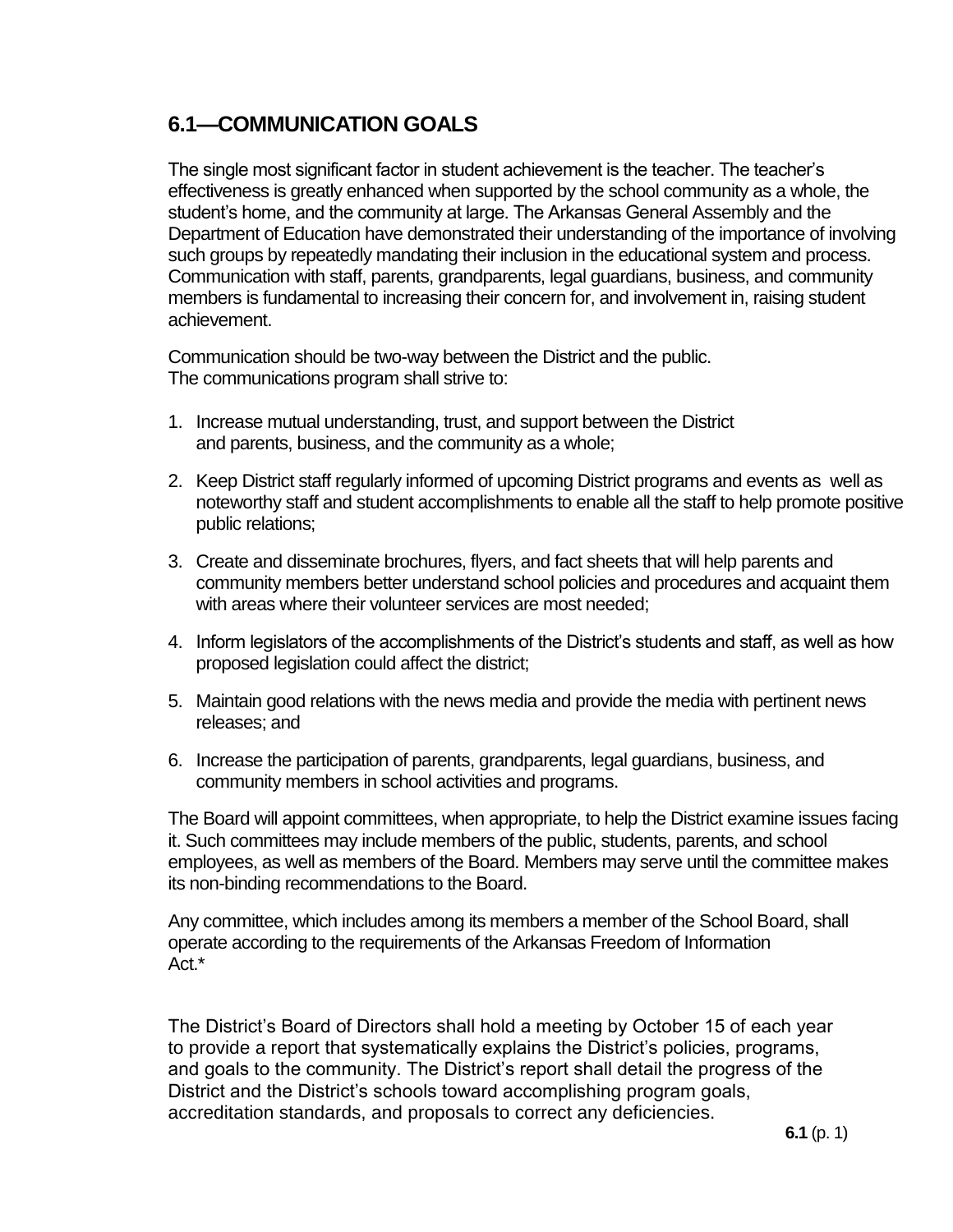## **6.1—COMMUNICATION GOALS (cont.)**

The report shall be made available to the public, including by posting a copy on the District's website under State-Required Information no later than ten (10) days following the meeting. The meeting shall provide parents and other members of the community the opportunity to ask questions and make suggestions concerning the District's program.

Legal References: A.C.A. § 6-15-1005(c), (f)(1)(2) A.C.A. § 6-16-603 (a) (3) A.C.A. § 6-18-1005 (a) (1) **\***A.C.A. § 25-19-106 Standards for Accreditation 3-B.1, 3-B.2, 3-B.2.1, 5-A.1 Arkansas Department of Education: Regulations Governing Gifted and Talented Program Approval Standards: 4.0; 10.03

Date Adopted: 7/25/2005; Last Revised: 6/25/2018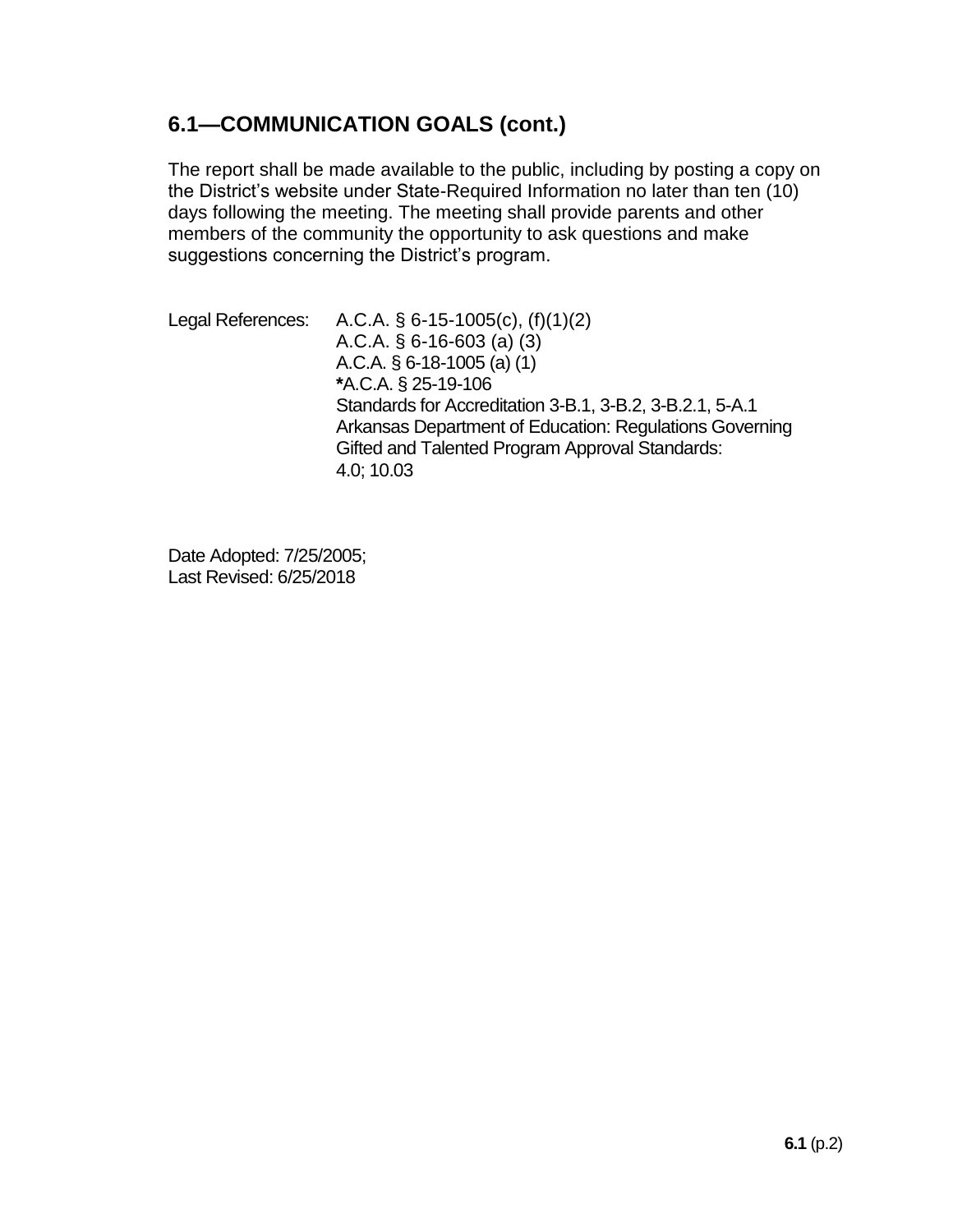## **6.2—RELATIONS WITH SCHOOL SUPPORT ORGANIZATIONS**

The Board recognizes and values the many contributions support organizations make to the District's schools. Parent/teacher organizations and booster clubs work to augment and strengthen the District's educational and extracurricular objectives through the goods and services they provide.

Groups wishing to be recognized as a support organization must have open membership and have their by-laws approved by the school principal, the Superintendent, and the Board. School personnel shall assist approved booster organizations in their efforts to the extent practicable. Meetings of such organizations, cleared through the principal, shall not be subject to school use fees. School staff members are encouraged to attend and participate.

Fund-raising activities are to be approved in advance by the principal or his/her designee. Prior to the donation of equipment and/or supplies to the school, the organization should seek the advice of the principal to help ensure the compatibility of the donation with present school equipment. All equipment donated to the District becomes the property of the District.

Date Adopted: 07/25/05

**6.1** (p. 2) & **6.2**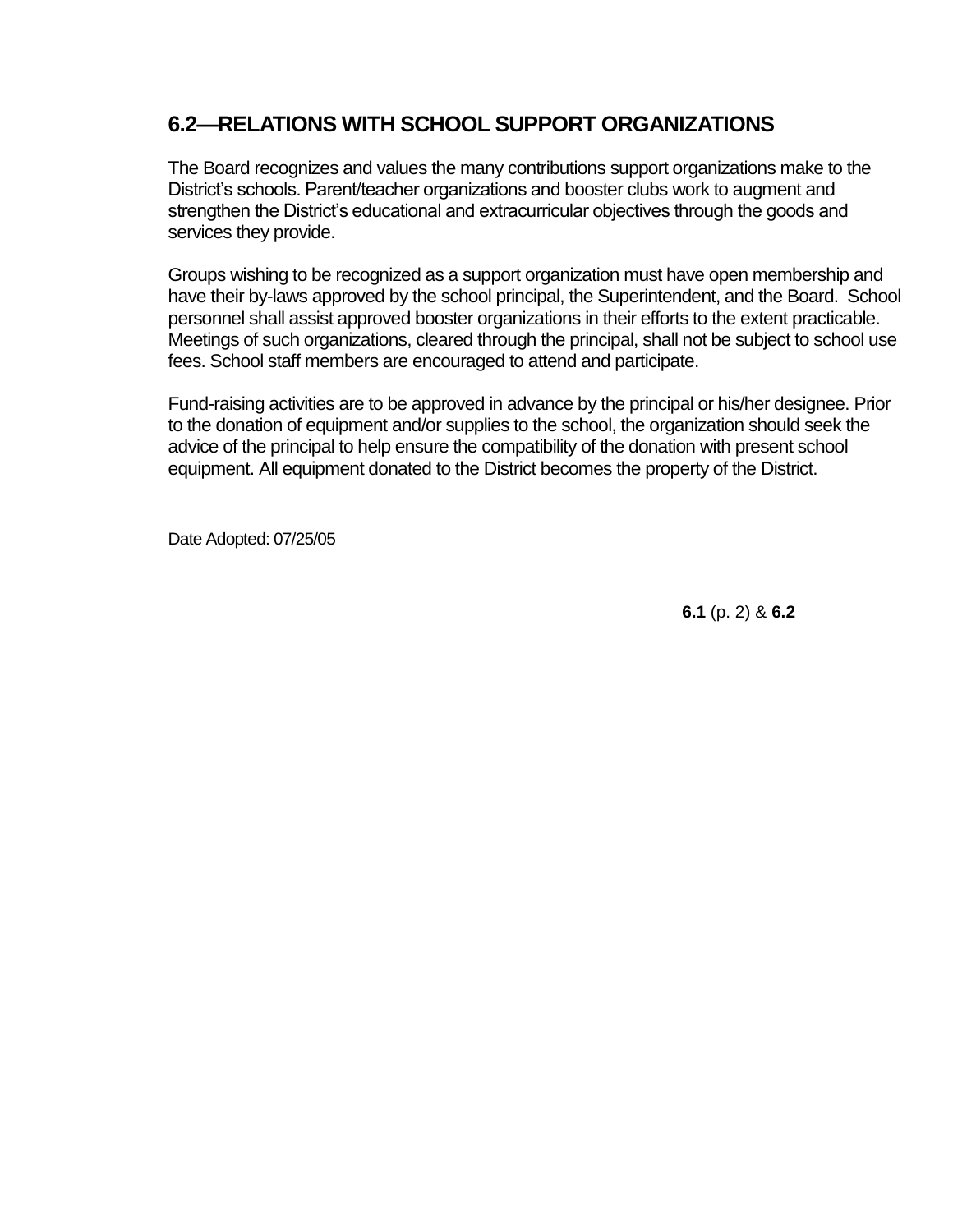## **6.3—PUBLIC GIFTS AND DONATIONS TO THE SCHOOLS**

The District and the Board of Education may receive monetary gifts or donations of goods or services that serve to improve or enhance the goals of the District. Any gifts to the District become the property of the District and are subject to the same regulations as any other District owned property.

It is a breech of ethical standards and a violation of Arkansas law for any Board member, administrator, or District employee to receive a gift of any kind in return for employment with the District or to influence the award of any contract or transaction with the District. All personnel shall examine the "reasonableness" of any gift or donation against its potential for real or perceived violation of the afore-mentioned ethical standards before accepting any gift or donation in the name of a school or the District.

The Board reserves the right to not accept any gift or donation that would not contribute to the attainment of District goals or that would obligate the District to unacceptable outlays of District resources. The administration shall present for Board consideration and approval any gifts or donations the administration deems could so obligate the District.

The Board will strive to honor the donor's intent regarding gifts earmarked for a specific purpose; however, laws and District's needs change with time and the District reserves the right to adjust the use of any gift to meet current needs of the educational program.

The Board authorizes the superintendent, or the superintendent's designee, to act as the District's official representative for all school-affiliated online fund raisers.**<sup>1</sup>**

Note: **<sup>1</sup>** This is optional language, but is highly recommended if you wish to allow online fund raising as a tool. The intent behind the language, combined with the recommended optional language from Policy 6.6—FUND RAISING, is to provide a standard contact person for any online fund raisers to aid the community in determining if the online fund raiser is official and to help prevent community burnout by having too many school related fund raisers in a given period.

| Legal References: | A.C.A. § 6-24-110 |
|-------------------|-------------------|
|                   | A.C.A. § 6-24-112 |

Date Adopted: 07/25/2005; 5/12/2017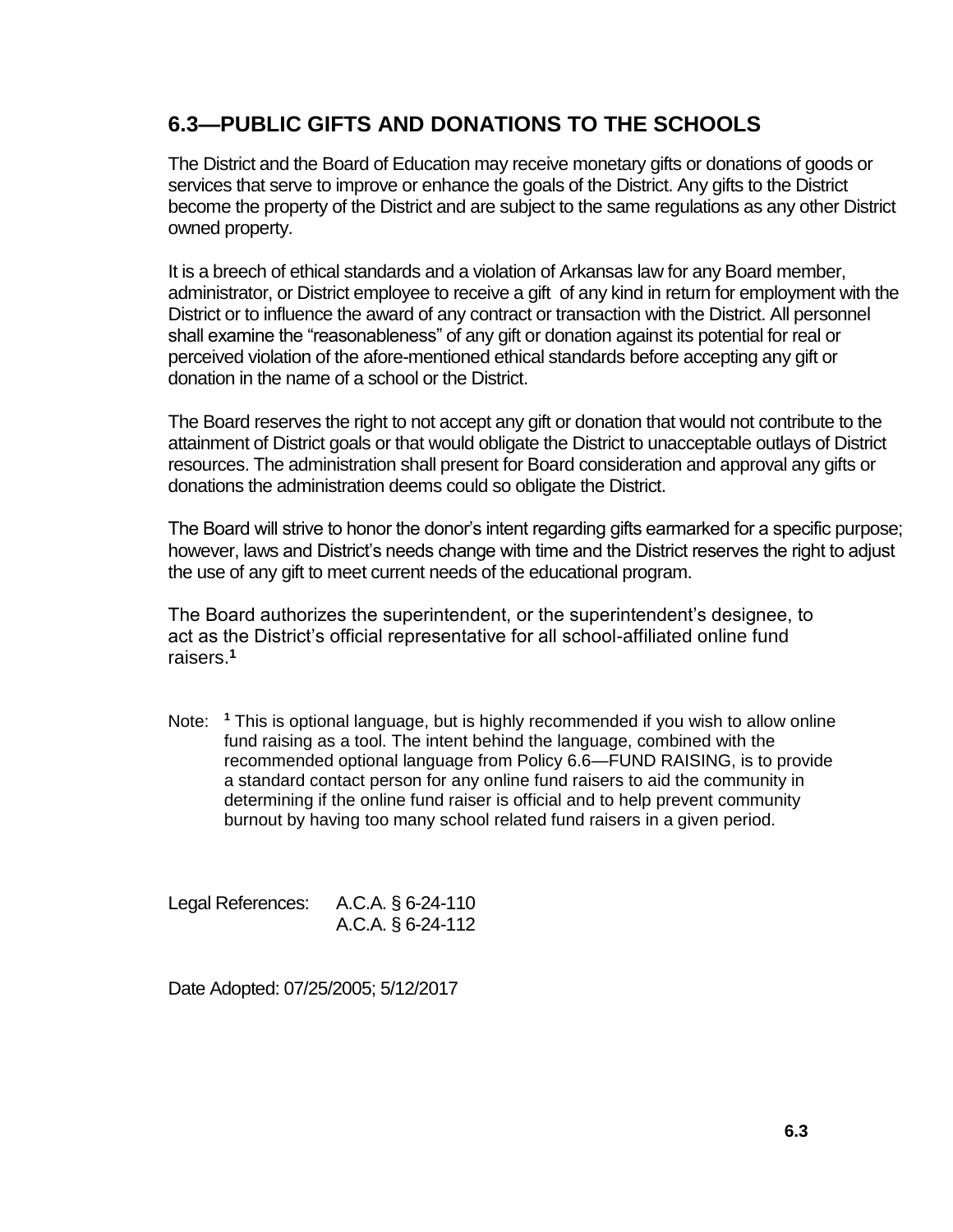## **6.4—VOLUNTEERS**

Enlisting the support of volunteers is a way in which the District can expand the scope of resources and knowledge available to enrich the students' educational experiences, while strengthening the relationship between the school and the community. Volunteers can also perform non-instructional tasks that allow certified personnel more time to devote to instruction.

The Superintendent shall be responsible for establishing and maintaining a program to coordinate the services volunteers are willing and able to contribute with the needs of District personnel. The program shall establish guidelines to ensure volunteers are aware of pertinent District policies and rules. Volunteers who violate school policies or rules, or knowingly allow students to violate school rules, may be asked to leave the school campus. The guidelines should also include provision for evaluation of the volunteer program and a method for soliciting suggestions from both the volunteers and staff for its improvement.

All volunteers who intend to act as head coaches or assistant coaches must:

- 1) Be at least twenty-two (22) years of age; and
- 2) Meet the requirements adopted by the Arkansas Activities Association (AAA) to volunteer for any athletics program for grades seven (7) through – twelve (12).

A member of the board of directors of the District or the spouse of a member of the board of directors of the District may not be a registered volunteer for the District unless a majority of the disinterested members of the Board of Directors approves a resolution for the board member or board member's spouse to be a registered volunteer. The resolution approving the board member or board member's spouse to be a registered volunteer shall be effective for only one (1) school year.

A volunteer may act as a head coach in all varsity junior and senior high sports administered by the AAA except in the following sports:

- Football;
- Basketball: and
- Track and field.

#### **Background Checks for Volunteers**

For the purposes of this policy, "clear background check" means that:

- A background check was performed on the potential school volunteer in accordance with A.C.A. §§ 12-12-1601 et seq.;
- The potential school volunteer has not committed any of the crimes or offenses contained in A.C.A. §§ 6-17-410, 6-17-411 or 6-17-414 according to both the National and Arkansas background checks;
- The potential school volunteer's name was not found on the Child Abuse Central Registry; and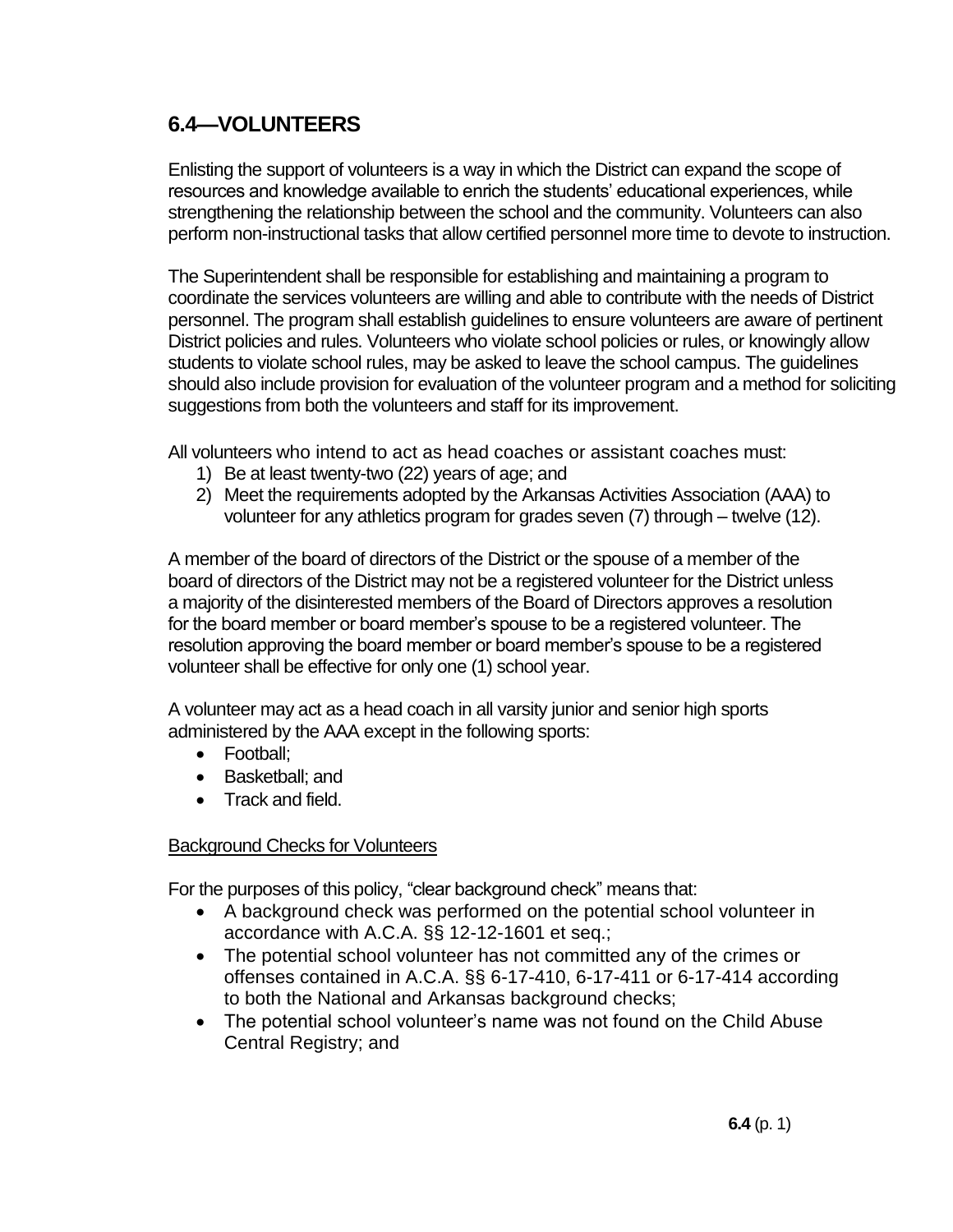## **6.4—VOLUNTEERS (cont.)**

- The Arkansas Educator Licensure System does not indicate the potential volunteer to :
	- o Have a currently suspended or revoked educator's license: or
	- o Be the recipient of a current Level 3 or Level 4 public notification of ethics violation.

A person wishing to volunteer in a capacity that requires a background check may not perform volunteer services requiring a background check until a clear background check is received by the District. Once received, a clear background check is good for five years**<sup>1</sup>** ; a background check renewal must be applied for and a clear background check received prior to the time of renewal or an interruption of permitted volunteer service could occur. A clear background check will be accepted of any individual wishing to volunteer provided it was conducted within the timeframe provided for in this policy.

A person who failed a previous background check may petition the Board for a waiver from this policy's requirement. The petition shall be accompanied by a signed authorization for disclosure of his or her entire criminal and child abuse registry history. In deciding whether to grant a waiver, the board may take into consideration; the circumstance or circumstances surrounding the act or omission that lead to the conviction, Child Abuse Registry true finding, or the receipt of the Level 3 or Level 4 Public Notification of Ethics Violation; the age of the person at the time of the act or omission; the length of time that has passed without reoffending; and other relevant circumstances. If the Superintendent recommends a waiver be granted, the Board may adopt a resolution by majority vote providing an exception to this policy's requirement for a time period not to exceed five (5) years. The board must consider this matter in open session, and may not confer or deliberate in closed or executive session.

The board shall not have the authority to waive the application of this policy to any potential volunteer who is a Registered Sex Offender or whose educator license has been revoked or is currently suspended.

Clear background checks for school volunteers are required for those individuals who are required to be or who seek to become Registered Volunteers and tutoring (oneon-one and/or groups of five (5) students or less. All clear check volunteers will be issued special volunteer identification to wear prominently when performing their volunteer duties; no person may serve as a volunteer without wearing the provided identification.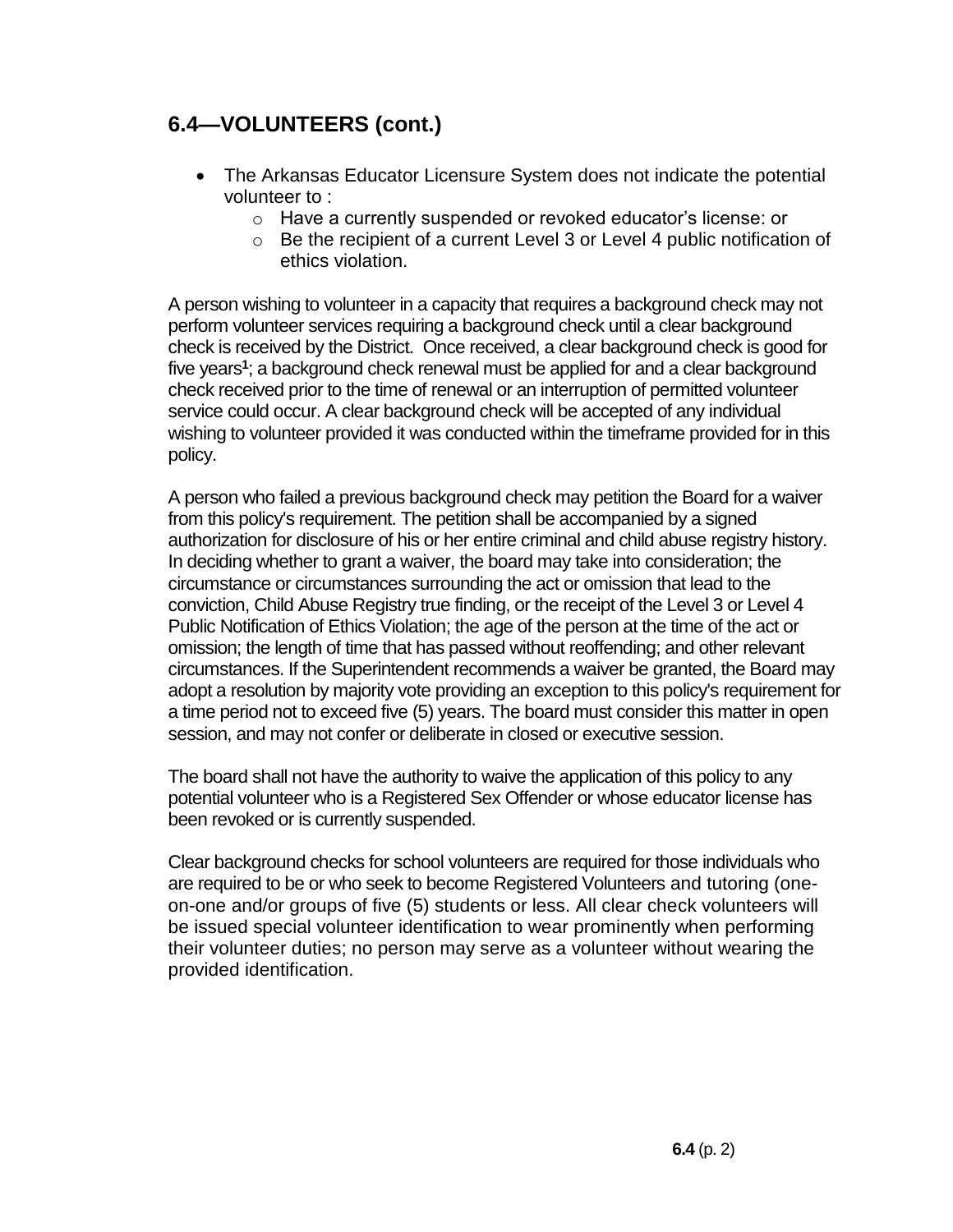## **6.4—VOLUNTEERS (cont.)**

No information relating to the application for or receipt of a criminal background check, including that a background check has or has not been applied for, shall be subject to disclosure under the Arkansas Freedom of Information Act, as provided by A.C.A. §§ 12-12-1601 et seq. Requests for background checks and reports on background checks obtained under this policy shall be retained by the district for a minimum of three (3) years.

The District shall maintain the following information on volunteers:

- a) The total number, location, and duties of all volunteers;
- b) The total number of annual hours of service provided by volunteers; and
- c) Any reimbursements made to volunteers for expenses, transportation, or other costs incurred in connection with volunteer services.

Volunteers will be made aware that the Arkansas Department of Humans Services (DHS) considers volunteers for school districts to be mandated reporters of child maltreatment and will receive training on the responsibilities of a mandated reporter.**<sup>7</sup>**

Notes: A model resolution to permit a board member or a board member's spouse to act as a registered volunteer may be found on our Policy Resources Page at [http://arsba.org/policy-resources.](http://arsba.org/policy-resources)

With the exception of volunteers in the registered volunteers program, background checks for public school volunteers are **not** required by law, but a mechanism exists to provide schools with the results of background checks if the school chooses by policy to require background checks for all or some categories of school volunteers. There are two options offered for payment of the background checks and several options offered concerning the trigger for requiring a background check. In each instance choose the one that most closely aligns with the concerns of the Board and district administration. The potential adverse effects on volunteerism of requiring the background checks can be minimized by either (or both) adopting Option 2 for the payment of the background check, or only requiring background checks of those volunteers who will exercise direct, unsupervised access to students or who will be granted supervisory responsibility over students.

Legal References: A.C.A. §§ 6-17-301 A.C.A. § 6-17-410 A.C.A. § 6-17-411 A.C.A. 6-17-414 A.C.A. § 6-17-428 A.C.A. § 6-22-101 et seq. A.C.A. §§ 12-12-1601 et seq. A.C.A. § 12-18-402 A.C.A. § 12-18-909(g)(21) A.C.A. § 21-13-101 et seq.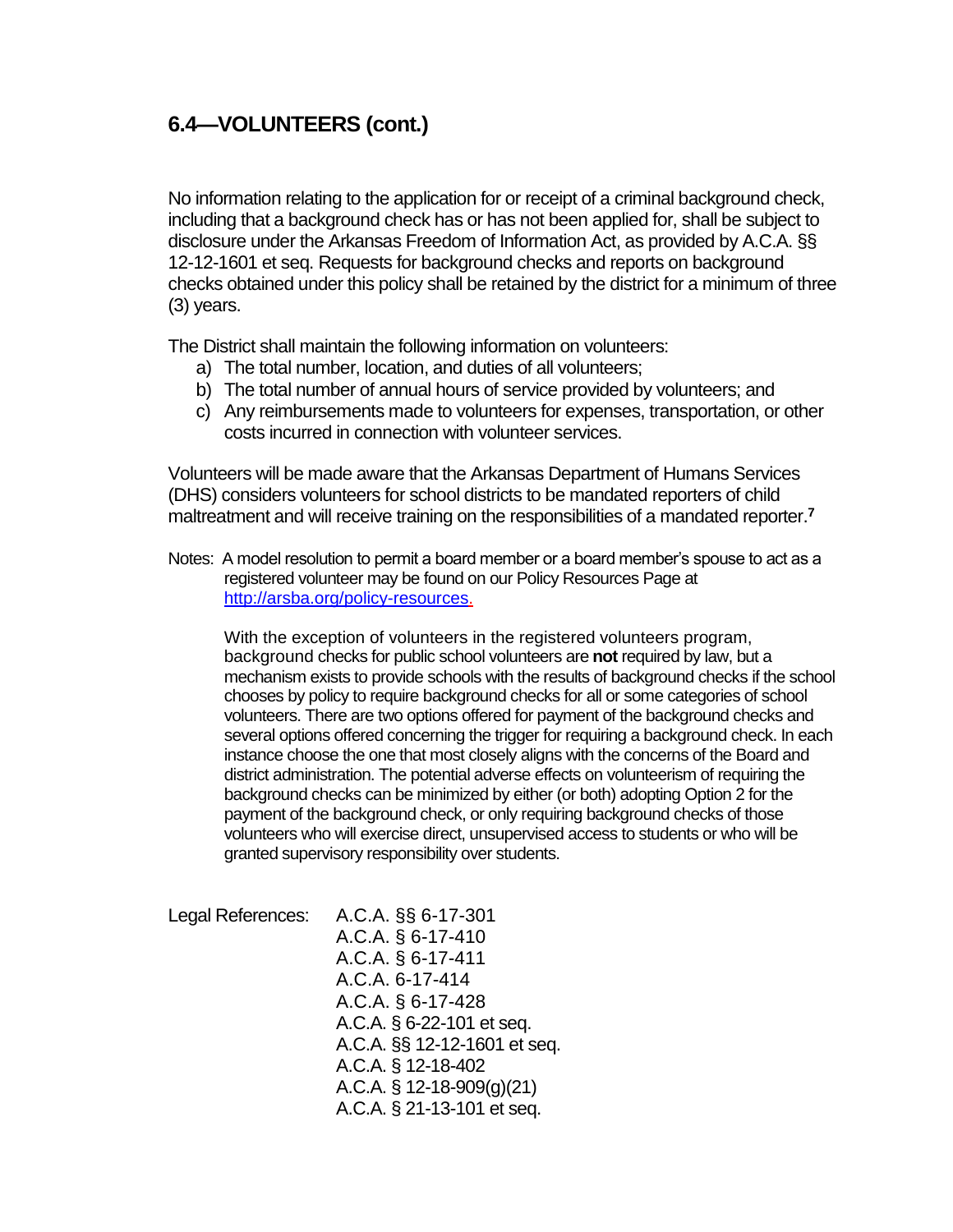Arkansas Department of Education Rules Governing Background Checks Arkansas Department of Education Rules Governing the Code of Ethics for Arkansas Educators

Date Adopted: 07/25/2005 Last Revised: 3/20/2014; 4/17/2015; 5/13/2015; 1/8/2016; 5/12/2017; 1/31/2018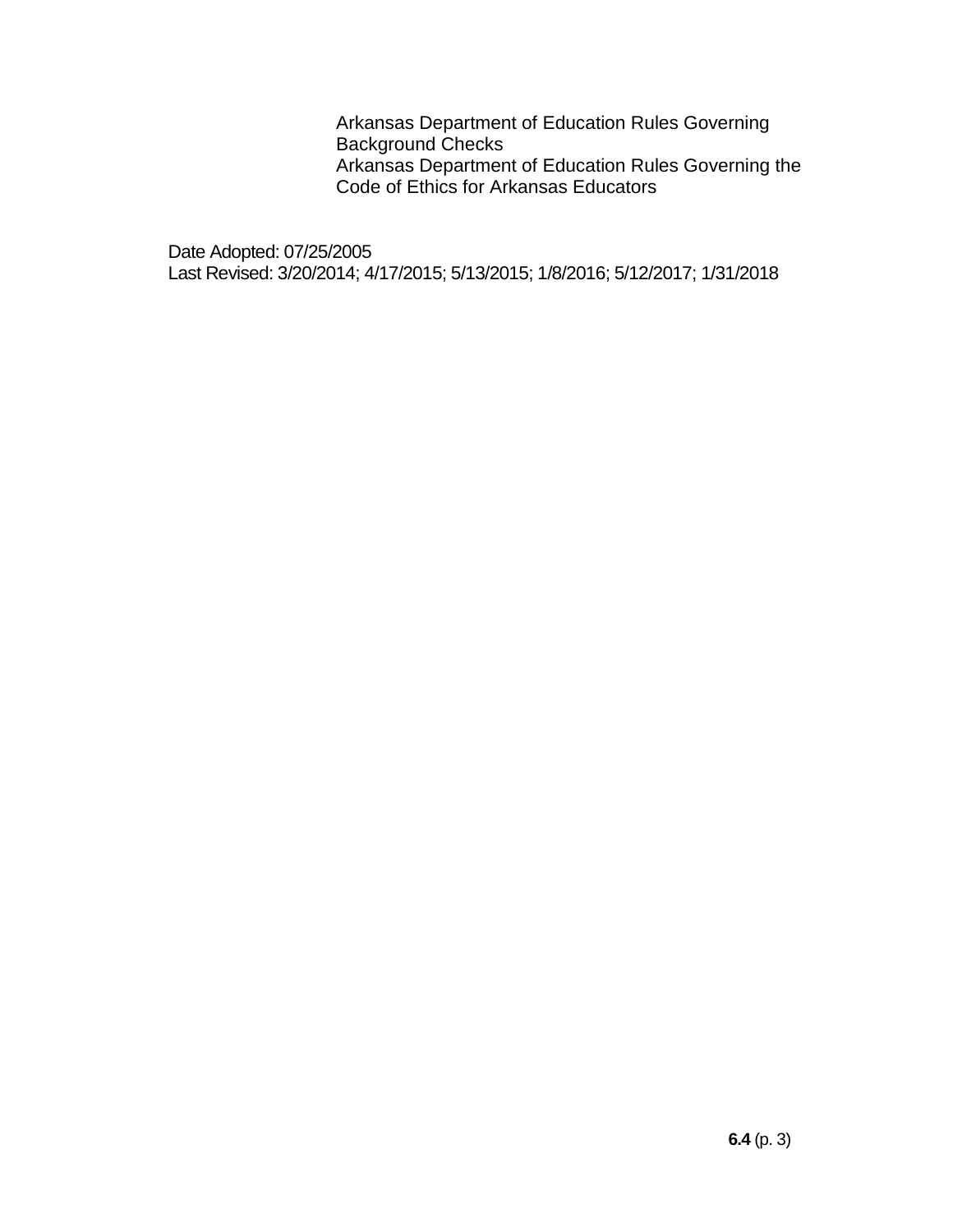## **6.5—VISITORS TO THE SCHOOLS**

Parents, grandparents, legal guardians, business, and community members are welcome and encouraged to visit District schools. To minimize the potential for disruption of the learning environment, visitors, for a purpose other than to attend an activity open to the general public, are required to first report to the school's main office. No one shall be exempt from this requirement. Visitors who are Level 3 or Level 4 sex offenders may only enter a school campus under the provisions listed in Policy 6.10.

Parents and legal guardians are encouraged to participate in regularly scheduled visitation events such as school open houses and parent/teacher conferences. Additional conferences are best when scheduled in advance. Conferences shall be scheduled at a time and place to accommodate those participating in the conference. Visits to individual classrooms during class time are permitted on a limited basis with the principal's prior approval and the teacher's knowledge.

Visitors, including parents wishing to speak with students during the school day shall register first with the office.

The District has the right to ask disruptive visitors to leave its school campuses. Principals are authorized to seek the assistance of law enforcement officers in removing any disruptive visitors who refuse to leave school property when requested to do  $so<sup>1</sup>$ .

| Cross Reference: | For non-adult visits see Policy 4.16                  |  |
|------------------|-------------------------------------------------------|--|
|                  | For Level 3 and Level 4 sex offenders see Policy 6.10 |  |
|                  |                                                       |  |

| Legal References: $A.C.A.$ § 6-21-606 |
|---------------------------------------|
| A.C.A. $\S$ 6-21-607                  |

Date Adopted: 07/25/2005 Last revised: 04/07/2008; 06/27/2011; 1/23/2015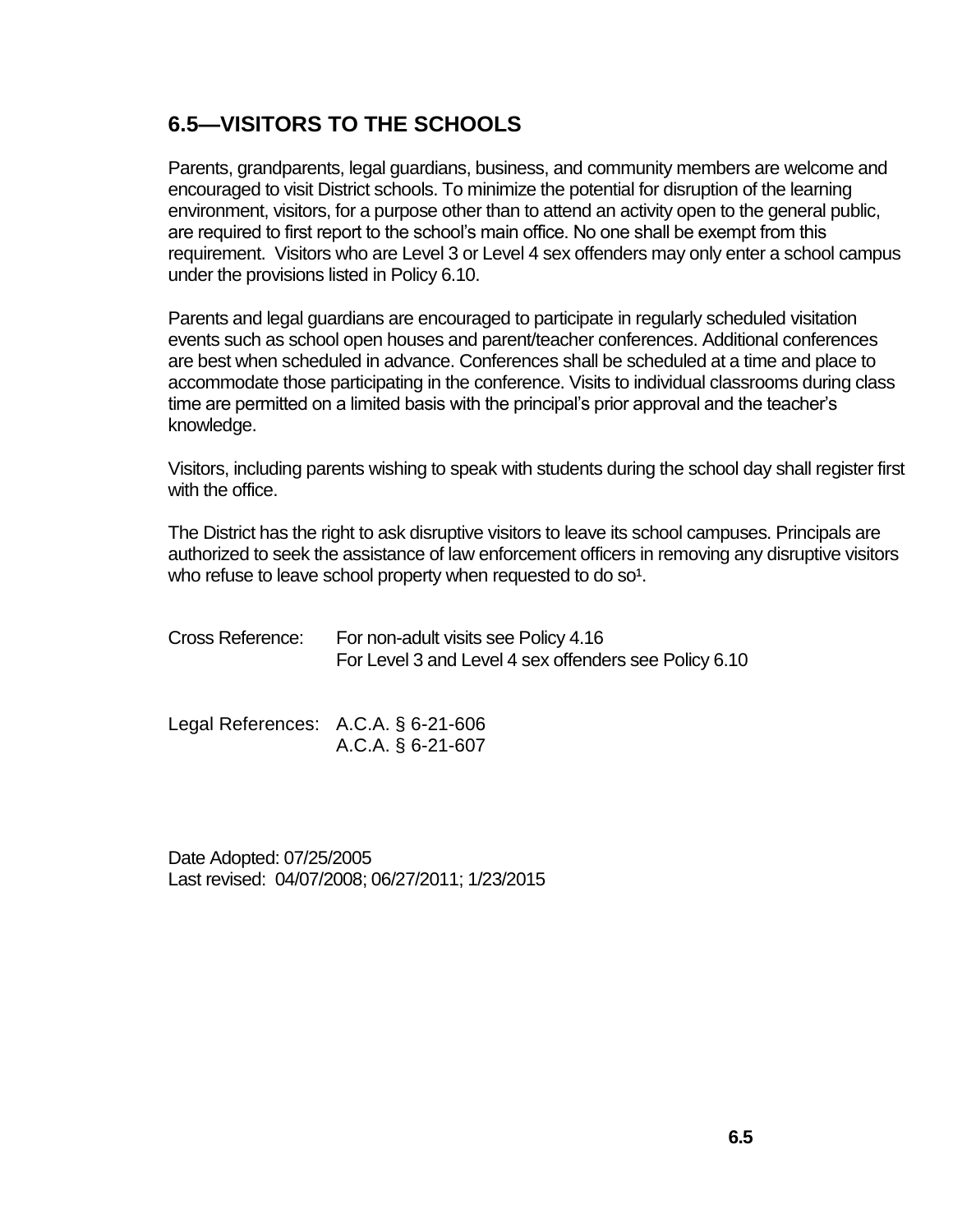## **6.6—FUND RAISING**

All fund raising activities held in the District or in the name of the District must be pre-approved in writing by the Superintendent and affected school principal. Approval will be predicated on the potential for return relative to the time and energy to be invested in the fundraising. Fund raising that conflicts excessively with and/or detracts from student or teacher instructional time in either the planning or the execution of the activity will not be approved.

Neither an individual school nor the District shall be liable for any contract between clubs or organizations and third parties.

Student participation in any fund raising activity shall:

- 1. Be voluntary. Students who choose not to participate shall not forfeit any school privileges. It shall not be considered discriminatory to reward those who participate;
- 2. Not influence or affect the student's grade.

For purposes of this policy, "Door-to-door sales" means the selling of merchandise outside of the child's home and off the school grounds.

#### **Secondary Schools**

Fund raising in the secondary schools may only be done by officially sanctioned student clubs, spirit groups, school PTAs, or parent booster clubs. Student clubs and spirit groups must receive written approval from their sponsor and the school principal before submitting the fund raising proposal to the Superintendent.

Door to door fundraising activities are generally discouraged. If approved, students wishing to participate who are under the age of eighteen (18) must return to their sponsor a signed parental notification and permission form.

#### **Elementary Schools (K-6)**

Fund raising in the elementary schools may only be done by the school or a school sponsored organization. Door to door fundraising activities are generally discouraged, but there shall be no more than one such activity per school per school year.

Schools must provide written notification of the following to parents or legal guardians of elementary students who participate in fund raising programs.

- Student participation in fund raising programs is voluntary;
- Students who do not participate will not forfeit any school privileges;
- Students may not participate in fund raising programs without written parental permission returned to school authorities;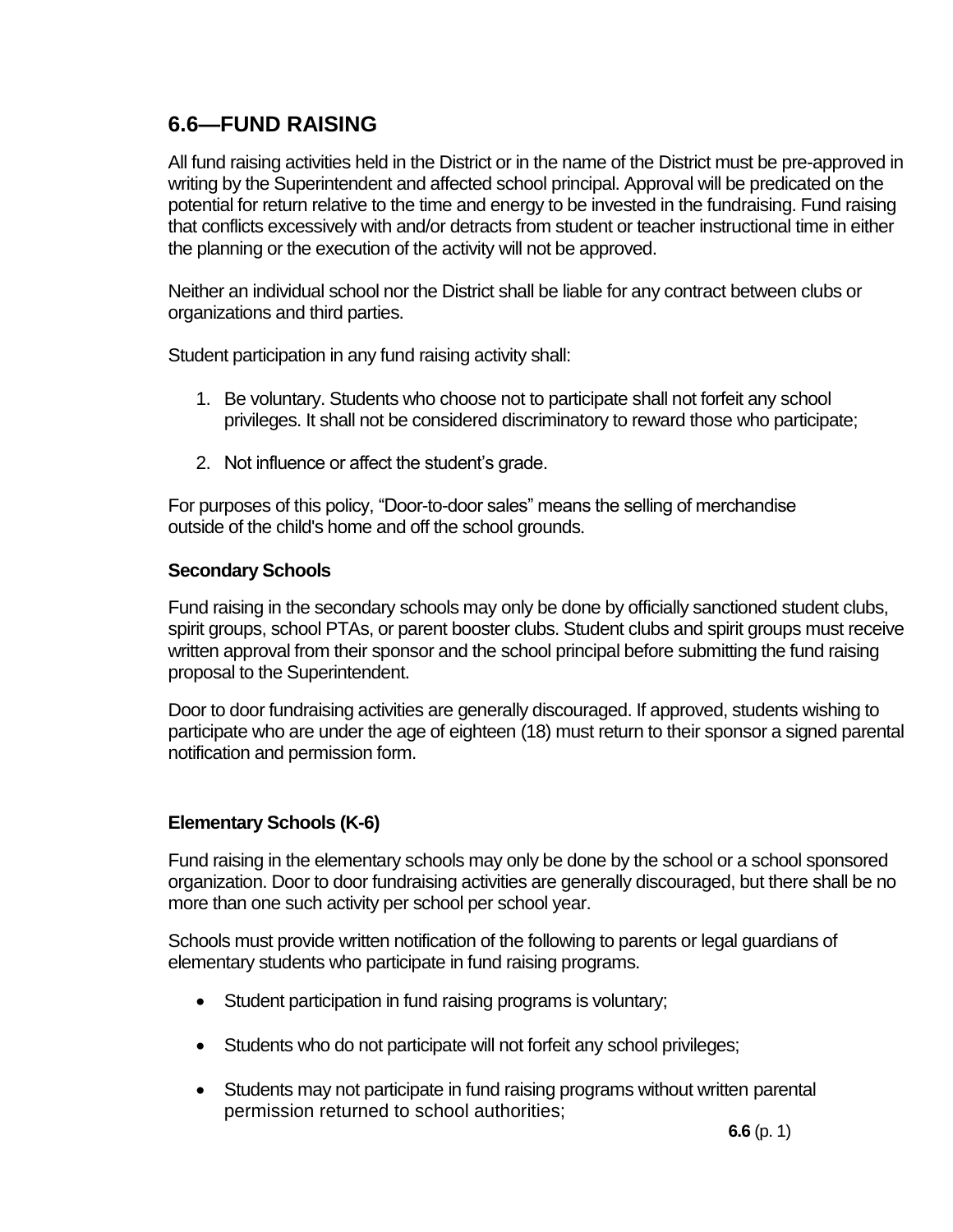## **6.6—FUND RAISING (cont.)**

- An elementary student who sells fund raising merchandise door to door must be accompanied by a parent or an adult; and
- Unless the school provides supervision, parents must accept responsibility for appropriate adult supervision.

#### **Online Fund Raisers<sup>1</sup>**

All school-affiliated online fund raisers must be approved by the superintendent, or the superintendent's designee. The superintendent, or the superintendent's designee, shall act as the point of contact for all school-affiliated online fund raisers. An employee may be disciplined, up to and including termination, if the employee establishes:

- a. A school-affiliated online fund raiser without the permission of the superintendent, or the superintendent's designee; or
- b. The employee as the point of contact for a school-affiliated fund raiser instead of the superintendent, or the superintendent's designee.

For purposes of this policy, a "school-affiliated online fund raiser" includes, but is not limited to, a fund raiser intended to raise funds for a particular teacher's classroom, grade, student club or organization, or athletic team.

Note: <sup>1</sup> This is optional language, but language covering online fund raisers is recommended. The intent behind the language is to provide a standard contact person for any online fund raisers to aid the community in determining if the online fund raiser is official and to help prevent community burnout by having too many school related fund raisers in a given period. If you would rather not allow staff to establish school-affiliated online fund raisers at all, replace the first paragraph in this section with the following:

*Employees are prohibited from establishing school-affiliated online fund raisers. Employees who are discovered to have established a school-affiliated online fund raiser may be disciplined, up to and including termination.*

Legal References: A.C.A. § 6-18-1102 A.C.A. § 6-18-1104

Date Adopted: 07/25/2005; 2/2/2015; 6/22/2015; 5/12/2017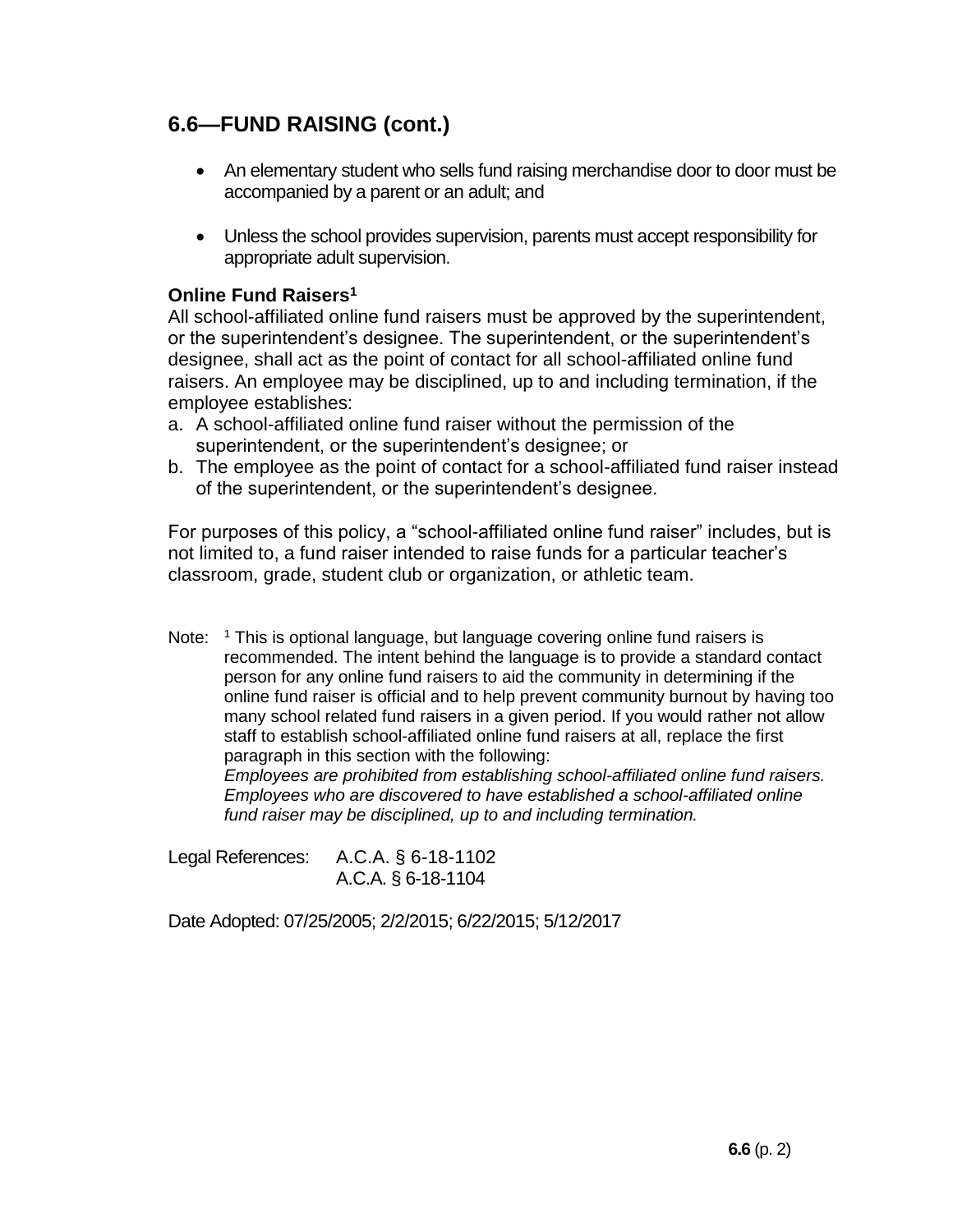## **6.7—COMPLAINTS**

It is a goal of the Board and the District to be responsive to the community it serves and to continuously improve the educational program offered in its schools. The Board or the District welcomes constructive criticism when it is offered with the intent of improving the quality of the system's educational program or the delivery of the District's services.

The Board formulates and adopts policies to achieve the District's vision and elects a Superintendent to implement its policies. The administrative functions of the District are delegated to the Superintendent who is responsible for the effective administration and supervision of the District. Individuals with complaints concerning personnel, curriculum, discipline (including specific discipline policies), coaching, or the day to day management of the schools need to address those complaints according to the following sequence:

- 1. Teacher, coach, or other staff member against whom the complaint is directed
- 2. Principal
- 3. Superintendent

Other than in the few instances where statutorily allowed or required, student discipline and personnel matters may not be discussed in Board meetings. Individuals with complaints regarding such matters need to follow the sequence outlined above.

Unless authorized by the Board as a whole for a specific purpose, no individual Board member has any authority when acting alone. District constituents are reminded that the Board serves as a finder of fact, not unlike a jury in matters regarding student suspensions initiated by the Superintendent, expulsions, and personnel discipline. For this reason, the board may not be involved or informed prior to a board hearing on particular disciplinary matters.

Complaints that are related to district use or administration of federal funds generated through specific programs identified by the Arkansas Department of Education and authorized in the 2002 reauthorization of the Elementary and Secondary Education Act**<sup>1</sup>** may be taken directly from a patron or by referral from the Arkansas Department of Education (ADE). If taken directly from a patron, the complaint may be submitted by either a signed statement or by a certified, recorded deposition or statement in which the complainant is identified. The complaints shall be addressed in the following manner.

- 1. The complaint shall be referred to the federal programs director, who shall assemble a team of at least two people to investigate the complaint.
- 2. Throughout the investigation, sufficient notes and records will be taken and maintained to substantiate the position of the findings of the investigation.
- 3. The team will interview the complainant and others as necessary to enable the team to make a determination of the validity of the complaint. The team may consult with individuals with knowledge or expertise in the matter which is the subject of the complaint, including legal counsel.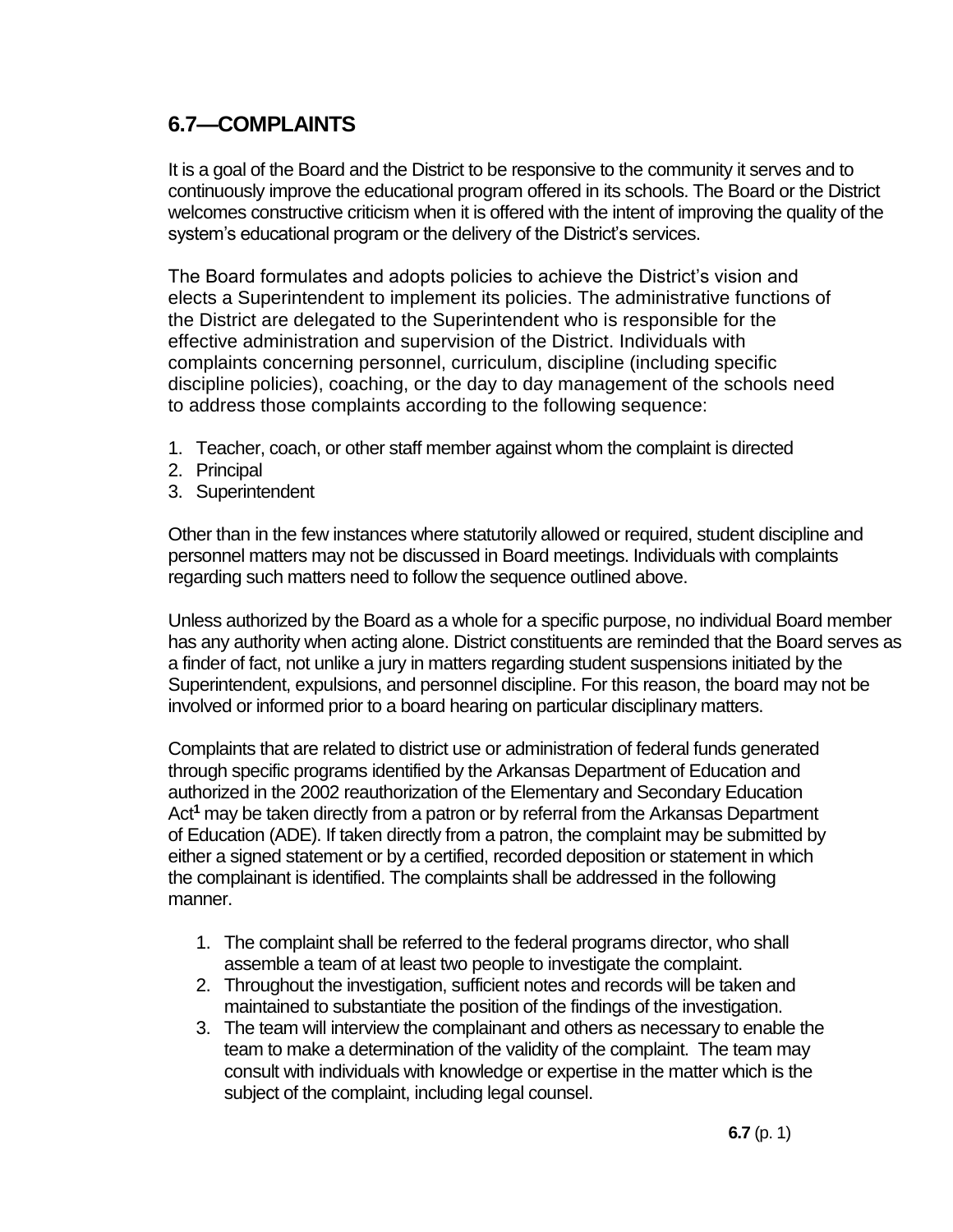### **6.7—COMPLAINTS**(cont.)

- 4. The investigation of complaints referred by the ADE shall be completed within 30 work days of receipt of the complaint, unless a longer time period has been approved by the ADE.
- 5. The investigation of complaints made directly to the district shall be completed within 40 work days unless there are extenuating circumstances; in such a case, a preliminary report shall be made within 40 work days of receipt of the complaint, which shall include an explanation of the unusual circumstances requiring additional time to complete the investigation.
- 6. The report of the conclusions of the investigation shall be given to the complainant. It shall contain: a summary of the allegations of the complaint; a summary of the investigative actions taken by the team; a summary of the findings concerning each alleged violation or implied violation; a statement of corrective actions needed to resolve the issues involved in each allegation and finding of complaint.
- Notes: **<sup>1</sup>** The ADE's Complaint Resolution Procedures which are part of Commissioner's Memo LS-07-013, specify which specific federal programs are covered by this policy.

Date Adopted: 07/25/2005 Last Revised: 04/07/2008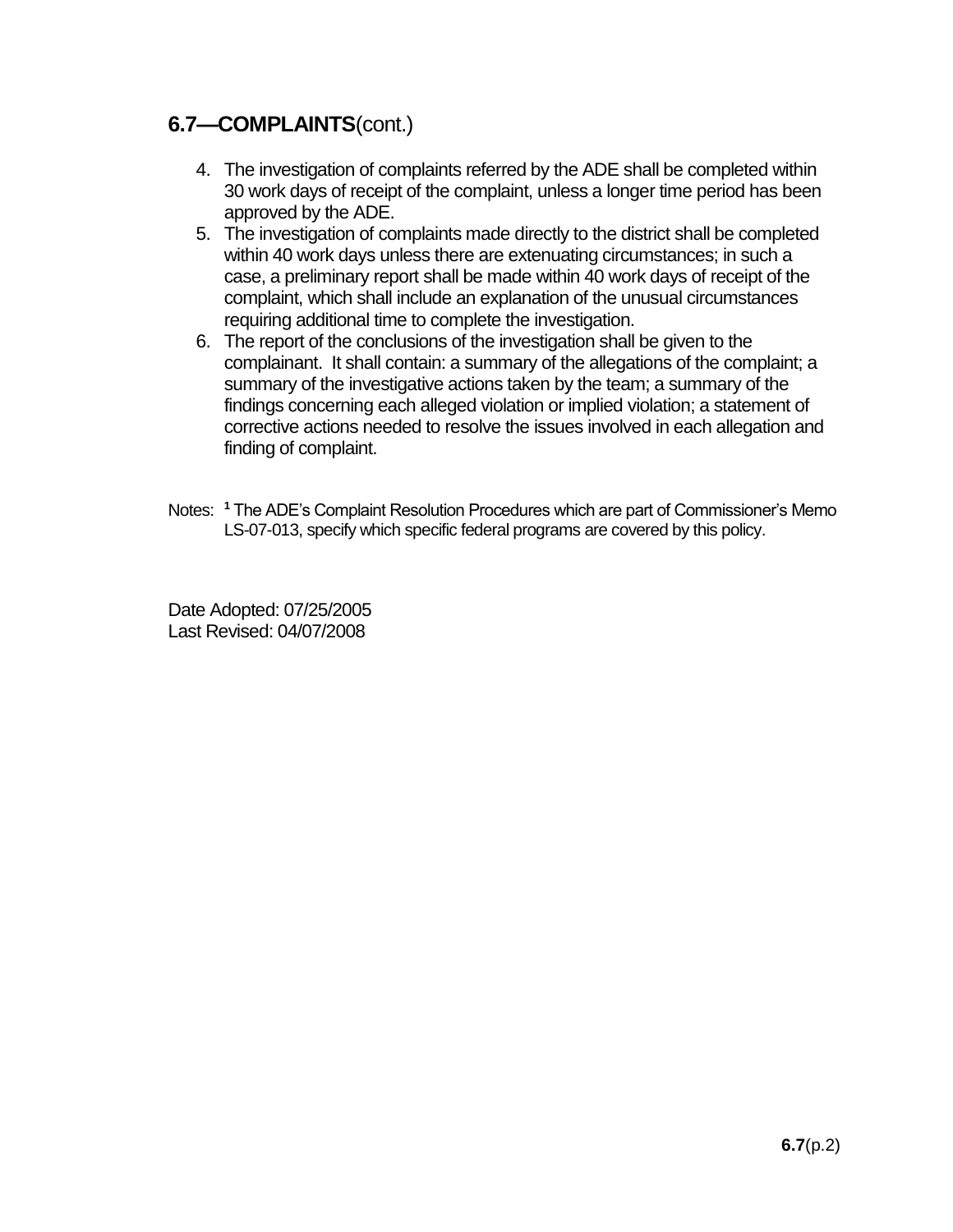## **6.8—DISTRIBUTION OF PRINTED MATERIALS**

The District shall devise and maintain a system for distributing District communications and other printed materials between the Administration and the schools. Use of the system by employees or employee organizations shall be with prior approval of the Superintendent or his/her designee.

Distribution of printed materials, flyers, photographs, or other visual or auditory materials not originating within District schools to students or staff shall have prior approval of the Superintendent or his/her designee.

Date Adopted: 07/25/2005

## **6.9—MEDIA RELATIONS AND NEWS RELEASES**

It is important that the District maintain good relations with the media. The Superintendent or his/her designee shall devise and implement a plan for the release of pertinent information to the media regarding educational programs, awards, or other student and staff achievements, and special events. The plan shall not require schools to clear the release of public service announcements through the District Administration prior to their release, but may require schools to obtain the approval of the Superintendent prior to the release any statistical type data.

The District shall attempt, within reason, to accommodate media requests for interviews and shall endeavor to be fair and impartial in its treatment of media representatives.

The release of information to the media shall be done in a timely manner, either by written releases or by telephone interviews, to keep patrons abreast of newsworthy District achievements and shall strive to be factual and objective with personal opinions duly noted.

The Board encourages students and staff to participate in academic competitions and programs. Awards earned in such endeavors shall be communicated to the media. Award recipients may also be recognized at Board meetings.

Date Adopted: 07/25/05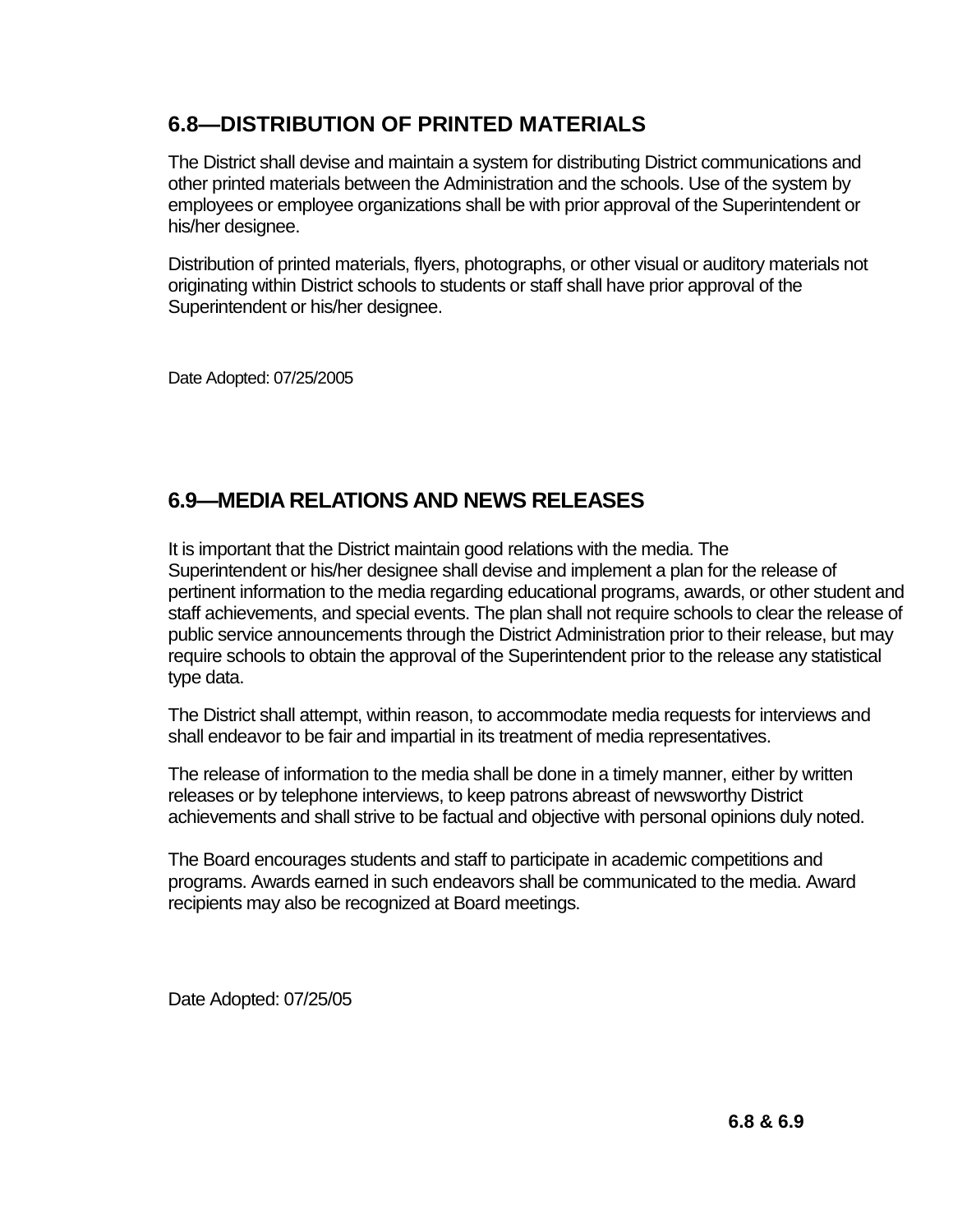## **6.10—SEX OFFENDERS ON CAMPUS (MEGAN'S LAW)**

The Flippin School District shall work with area law enforcement in a manner consistent with applicable state law and Arkansas Department of Education Regulations to communicate the presence of a sexual offender. When necessary, law enforcement may contact building principals to provide information concerning registered sex offenders. The decision regarding the school principals to be notified rests solely with law enforcement officials; law enforcement officials use a rating system to determine who needs to be notified, which is according to the sex offender's dangerousness to the community.

In turn, building principals should notify any employee who is regularly in a position to observe unauthorized persons on or near the school's property in the ordinary course of their employment. Employees notified could include any of the following: aides, bus drivers, coaches, maintenance staff, professional support staff, school level administrative staff, security personnel, teachers' assistants, and teachers.

It is important that school personnel who receive sex offender notifications understand that they are receiving the sex offender notifications in their official capacity and are **not** to disseminate information about an offender to anyone outside the school. If school personnel are asked about notification information by an organization using school facilities, the organization should be referred to the area law enforcement agency that issued the notice.

Persons **not** to be notified except at the specific discretion of area law enforcement officials; include: members of parent-teacher organizations, other schools, organizations using school facilities, students, parents or guardians of students, and the press. District personnel may inform the press about procedures that have been put in place and other general topics, but may not reveal the name or any other specifics regarding an offender.

A parent or guardian who is a Level 1 or Level 2 sex offender shall be allowed to enter the school campus to attend parent-teacher conferences or any other activity that is appropriate for a parent or guardian, or community member.

Level 3 and Level 4 sex offenders may only enter the school campus in the following instances.

- 1. The offender is a student attending school in the district;
- 2. To attend a graduation or baccalaureate ceremony;
- 3. It is a non-student contact day according to the school calendar or no schoolsponsored event is taking place on campus;
- 4. The offender is a parent or guardian of a student enrolled in the district and goes directly to the school office to have school personnel deliver medicine, food, or personal items for the student;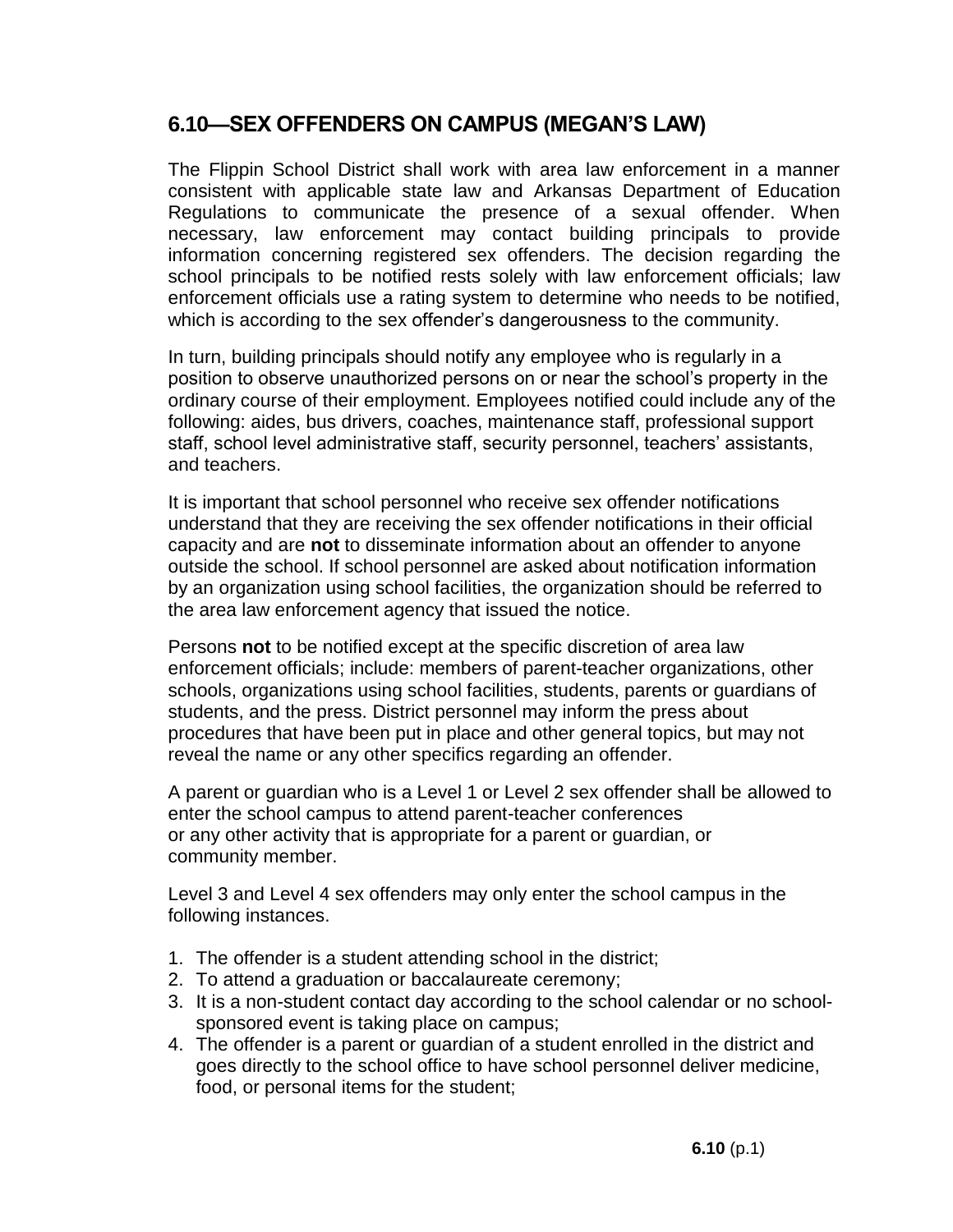## **6.10—SEX OFFENDERS ON CAMPUS (MEGAN'S LAW) (cont.)**

5. The offender is a parent or guardian of a student and enters the school campus where the student is enrolled to attend a scheduled parent-teacher conference **and** the offender is escorted to and from the conference by a designated school official or employee.

A Level 3, but not a Level 4, sex offender may attend a school sponsored event for which an admission fee is charged or tickets are sold or distributed if the sex offender:

- Is the parent or guardian of or is related by blood or marriage within the fourth (4th) degree of consanguinity**<sup>1</sup>** to a student enrolled in the public school; and
- Notifies the administration of the school in writing at least twenty-four (24) hours before the start of the event that he or she will be attending the event.

A Level 3 and Level 4 sex offender who is the parent or guardian of a child enrolled in the district and who wishes to enter the school campus in which the student is enrolled for any other purpose than those listed above, must give reasonable notice to the school principal or his/her designee. The principal or designee may allow the sex offender to enter upon the campus provided there is a designated school official or employee to escort and supervise the sex offender while they remain on campus. The sex offender shall not enter upon the school campus until such time as a designated school official or employee is available.

Copies of the notification from law enforcement should be kept in a secure place accessible to teachers and staff, but should not be posted on school bulletin boards or made available to students or members of the community at large.

Notes: <sup>1</sup> The method to determine the degree of consanguinity may be found in A.C.A. § 28-9-212 and a consanguinity diagram has been posted at [http://arsba.org/policy-resources.](http://arsba.org/policy-resources)

**<sup>2</sup>** Our interpretation is that for a Level 3 sex offender to be admitted to a ticketed event that the Level 3 sex offender must be related to a student enrolled in the public school where the event is being hosted rather than related to a student enrolled in the visiting school.

Legal References: Arkansas Department of Education Guidelines for "Megan's Law"

A.C.A. § 5-14-132 A.C.A. § 12-12-913 (g)(3) A.C.A. § 28-9-212

Date Adopted: 07/25/2005 Last Revised: 04/07/2008; 5/12/2017; 1/31/2018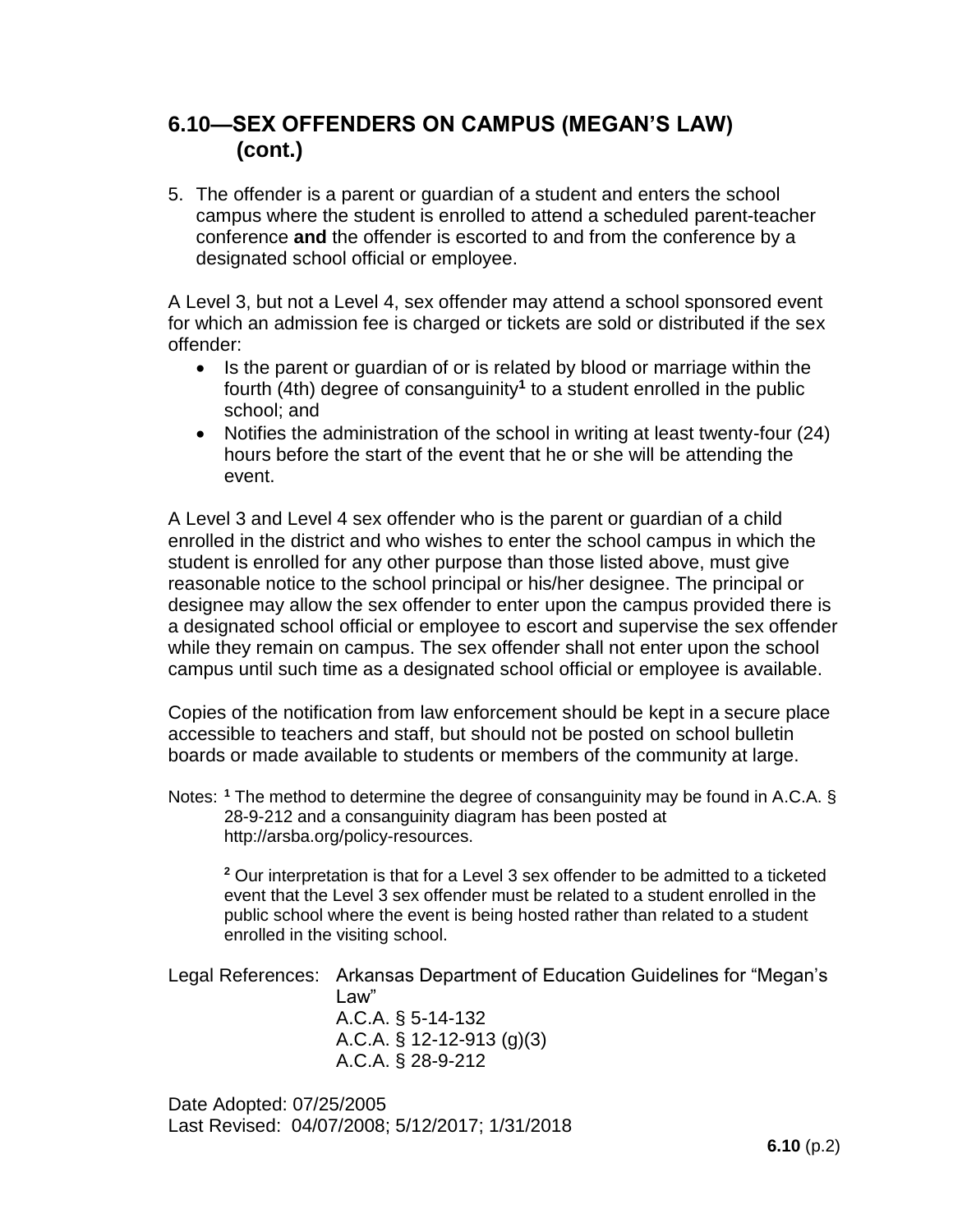## **6.11—PARENT, FAMILY, AND COMMUNITY ENGAGEMENT DISTRICT**

The Flippin School District understands the importance of involving parents, families, and the community as a whole in promoting higher student achievement and general good will between the district and those it serves. Therefore, the district shall strive to develop and maintain the capacity for meaningful and productive parent, family, and community engagement that will result in partnerships that are mutually beneficial to the school, students, parents, families, and the community. To achieve such ends, the district shall work to

1. Involve parents, families, and the community in the development of the long range planning of the district;

2. Give the schools in the district the support necessary to enable them to plan and implement effective parent, family, and community engagement activities; 3. Have a coordinated engagement program where the engagement activities of the district enhance the involvement strategies of other programs such as Head Start, HIPPY, Parents as Partners, Parents as Teachers, ABC, ABC for School Success, area Pre-K programs and Even Start;

4. Explain to parents, families, and the community the State's academic and achievement standards, State and local student assessments and how the district's curriculum is aligned with the state's academic standards and assessments and how parents, families, and the community can work with the district to improve students' academic achievement;

5. Provide parents and families with the materials and training they need to be better able to help their child achieve. The district may use parent resource centers or other community based organizations to foster parental involvement and provide literacy and technology training to parents.

6. Educate district staff, with the assistance of parents, in ways to work and communicate with parents and to know how to implement parent, family, and community engagement programs that will promote positive partnerships between the school and parents, families, and the community;

7. Keep parents, families, and the community informed about parental, family, and community engagement programs, meetings, and other activities they could be involved in. Such communication shall be, to the extent practicable, in a language the parents and families can understand;

8. Find ways to eliminate barriers that work to keep parents and families from being involved in their child's education. This may include providing transportation and child care to enable parents to participate, arranging meetings at a variety of times, and being creative with parent/teacher conferences;

9. Find and modify other successful parent, family, and community engagement programs to suit the needs of our district;

10. Train parents, families, and the community to enhance and promote the involvement of other parents, families, and members of the community;

11. Provide reasonable support for other parent, family, and community engagement activities as parents may reasonably request.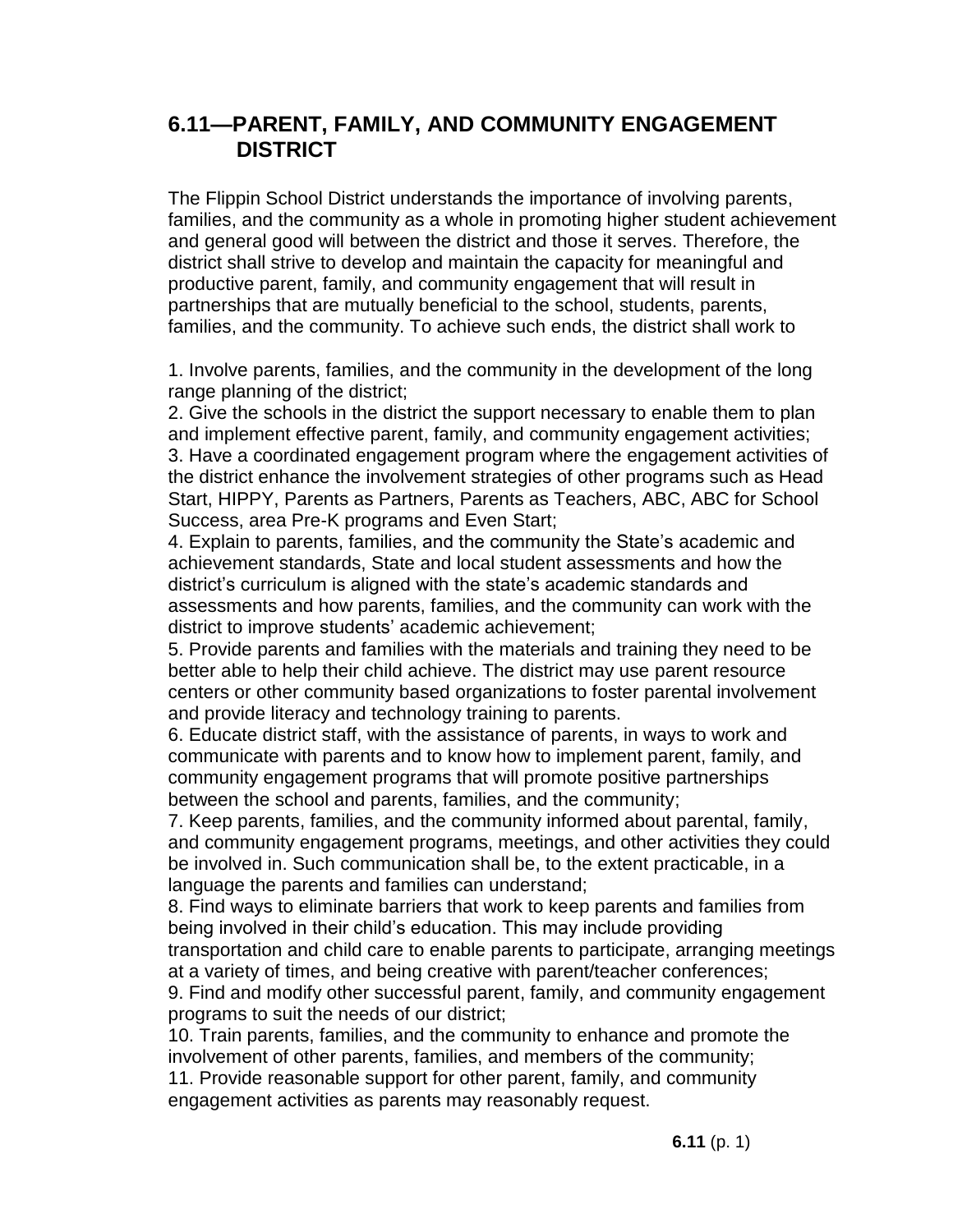## **6.11—PARENT, FAMILY, AND COMMUNITY ENGAGEMENT DISTRICT (cont.)**

To ensure the continued improvement of the district's parent, family, and community engagement program, the district will conduct an annual review of its parental involvement policies to examine their effect on promoting higher student achievement. The review shall be done by a committee consisting of parents and other community members, certified and classified staff, and member(s) of the administration.

This policy shall be part of the school's Title I plan and shall be distributed to parents of the district's students and provided, to the extent practicable, in a language the parents can understand.

Notes: If any school in your district receives Title I aid, Federal law requires you to have a district policy covering parent, family, and community engagement for the parents of students served under the program. Because your district is required to "develop jointly with, agree on, and distribute to parents of participating children a written parent, family, and community engagement policy," this model policy is designed to be a starting point to be used in the development of your final policy.

The US Department of Education has correctly opined that this policy (and policy 6.12) are of no use unless accompanied by an implementation plan. Consequently, the ADE's School Improvement office requires districts to have such a plan.

A.C.A. § 6-15-1704(a)(3) requires each school to place a parent-friendly summary of the parent, family, and community engagement plan as a supplement to the student handbook. The parent has to sign a receipt acknowledging receipt of the summary and return the signed form to the school where the student is enrolled.

Legal References: 20 U.S.C. § 6318 A.C.A. § 6-15-1702 A.C.A. § 6-15-1703 A.C.A. § 6-15-1704 Arkansas Department of Education Rules Governing Parental Involvement Plans and Family and Community Engagement

Date Adopted: 07/25/2005; Last Revised: 5/12/2017; 6/25/2018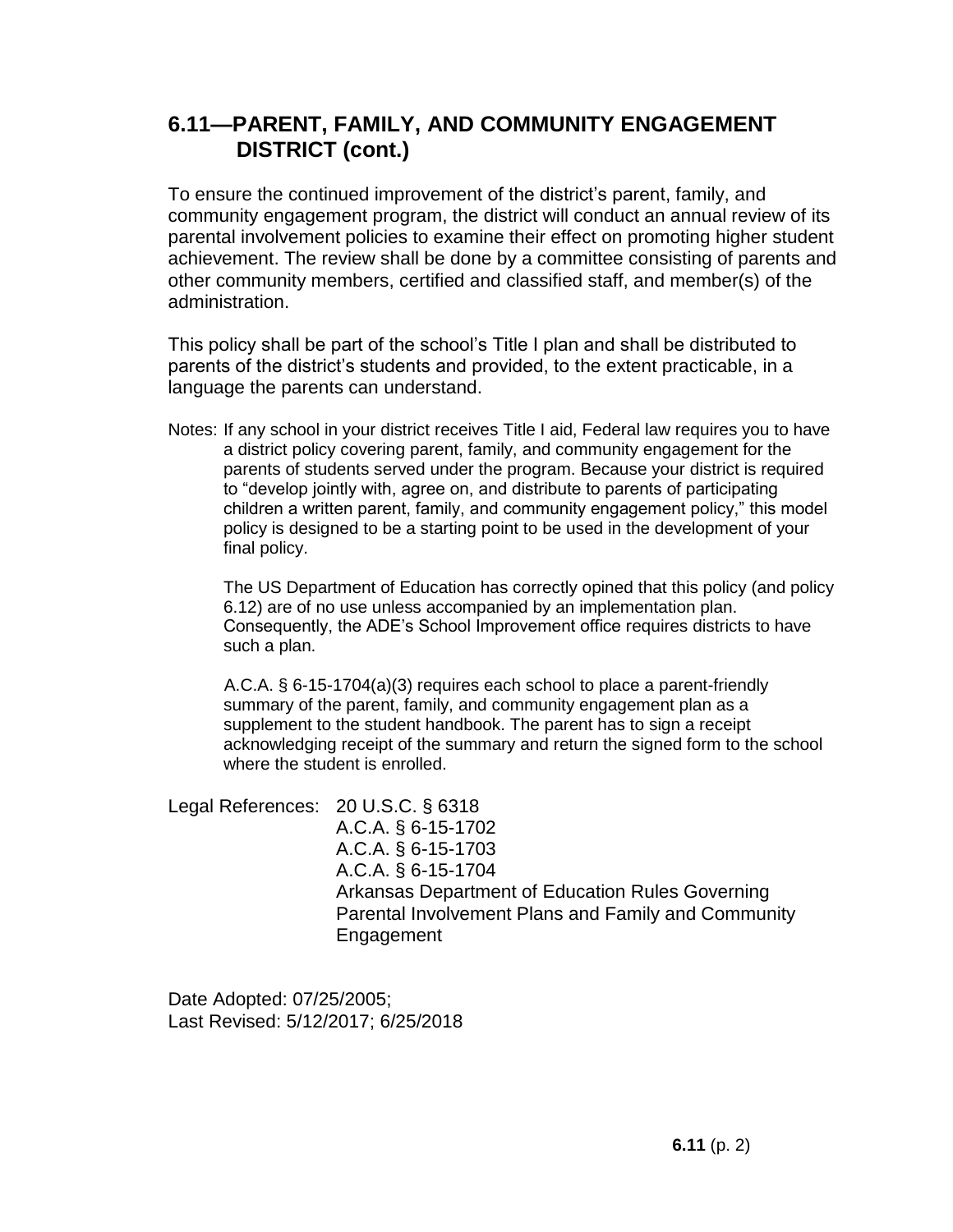## **6.12—PARENT, FAMILY, AND COMMUNITY ENGAGEMENT - SCHOOL**

Flippin School understands the importance of involving parents, families, and the community as a whole in promoting higher student achievement and general good will between the school and those it serves. Therefore, Flippin School shall strive to develop and maintain the capacity for meaningful and productive parent, family, and community engagement that will result in partnerships that are mutually beneficial to the school, students, parents, families, and the community. To achieve such ends, the school shall work to:

- 1. Involve parents, families, and the community in the development and improvement of Title I programs for the school;
- 2. Have a coordinated engagement program where the engagement activities of the school enhance the involvement strategies of other programs such as Head Start, HIPPY, Parents as Partners, Parents as Teachers, ABC, ABC for School Success, area Pre-K programs, and Even Start;
- 3. Explain to parents, families, and the community the State's academic and achievement standards, State and local student assessments and how the school's curriculum is aligned with the state's academic standards and assessments and how parents, families, and the community can work with the school to improve their child's academic achievement;
- 4. Provide parents and families with the materials and training they need to be better able to help their child achieve. The school may use parent resource centers or other community based organizations to foster parental involvement and provide literacy and technology training to parents.
- 5. Educate school staff, with the assistance of parents, in ways to work and communicate with parents, family, and community engagement to know how to implement parent involvement programs that will promote positive partnerships between the school and parents, family, and the community;
- 6. Keep parents, families, and the community informed about parent, family and community engagement programs, meetings, and other activities they could be involved in. Such communication shall be, to the extent practicable, in a language the parents and families can understand;
- 7. Find ways to eliminate barriers that work to keep parents and families from being involved in their child's education. This may include providing transportation and child care to enable parents to participate, arranging meetings at a variety of times, and being creative with parent/teacher conferences;
- 8. Find and modify other successful parent, family, and community engagement programs to suit the needs of our school;
- 9. Train parents, families, and the community to enhance and promote the involvement of other parents, families, and members of the community;
- 10.Provide reasonable support for other parent, family, and community engagement activities as parents, families, and the community may reasonably request.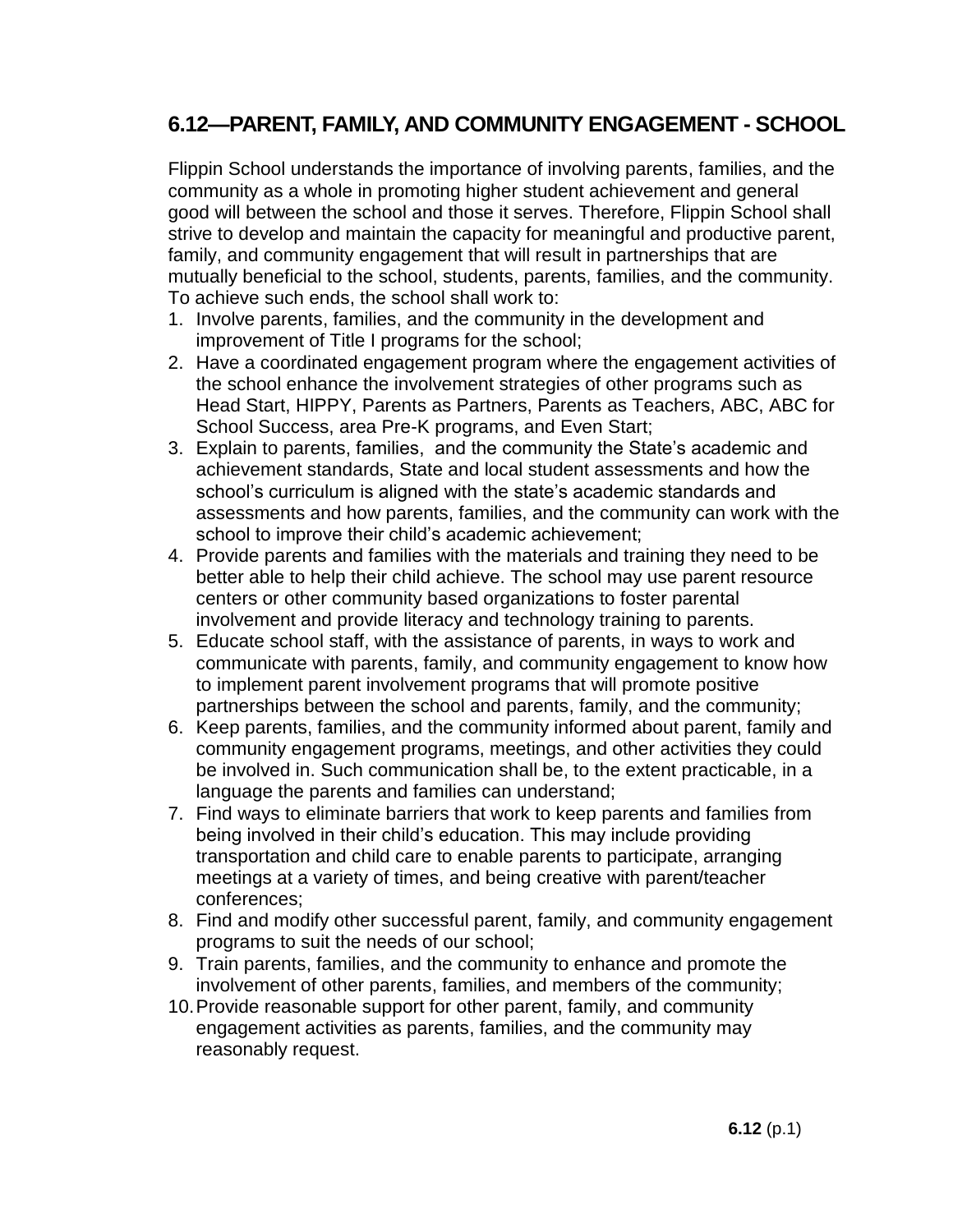## **6.12—PARENT, FAMILY, AND COMMUNITY ENGAGEMENT – SCHOOL(cont.)**

To help promote an understanding of each party's role in improving student learning, Flippin School shall develop a compact that outlines the responsibilities of parents, students, and the school staff in raising student academic achievement and in building the partnerships that will enable students to meet the State's academic standards.

Flippin School shall convene an annual meeting, or several meetings at varying times if necessary to adequately reach parents and families of participating students, to inform parents and families of the school's participation in Title I, its requirements regarding parent, family, and community engagement, and the parents right to be involved in the education of their child.

Flippin School shall, at least annually, involve parents, families, and the community in reviewing the school's Title I program and parent, family and community engagement policy in order to help ensure their continued improvement.

This policy shall be part of the school's Title I plan and shall be distributed to parents of the district's students and provided, to the extent practicable, in a language the parents can understand.

Notes: If your school receives Title I assistance, Federal law requires you to have a school policy covering parent, family, and community engagement for the parents of students served under the program. Because your school is required to "develop jointly with, agree on, and distribute to parents of participating children a written parent, family, and community engagement policy," this model policy is designed to be a starting point to be used in the development of your final policy

The US Department of Education has correctly opined that this policy (and policy 6.11) are of no use unless accompanied by an implementation plan. Consequently, the ADE's School Improvement office requires schools to have such a plan.

A.C.A. § 6-15-1704(a)(3) requires each school to place a parent-friendly summary of the parent, family, and community engagement involvement plan as a supplement to the student handbook. The parent has to sign a receipt acknowledging receipt of the summary and return the signed form to the school where the student is enrolled.

Legal References: 20 U.S.C. § 6318 A.C.A. § 6-15-1702 A.C.A. § 6-15-1703 A.C.A. § 6-15-1704

Date Adopted: Last Revised: 6/25/2018 **6.12** (p.2)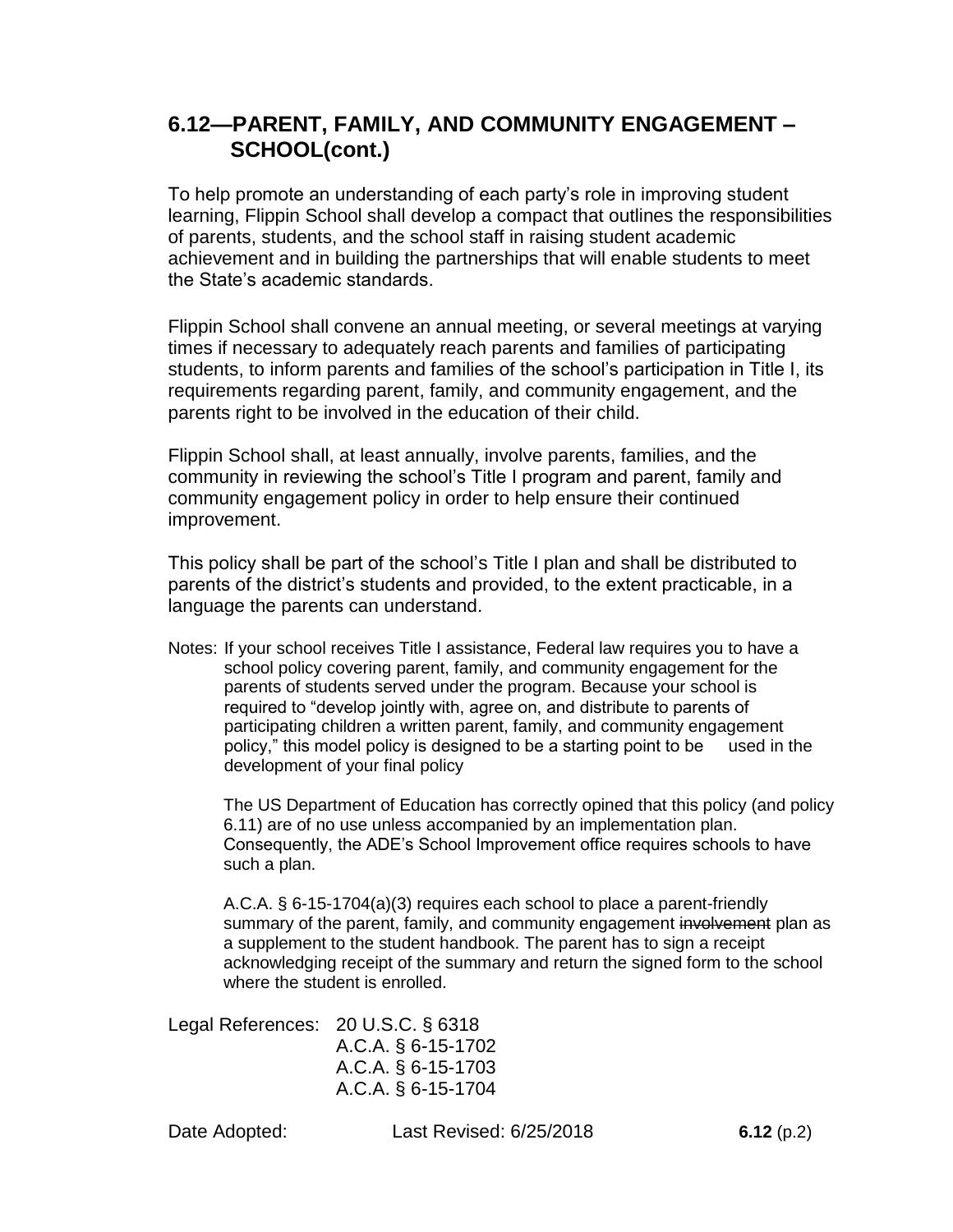## **SUPPORTING INFORMATION FOR 6.11 AND 6.12**

This information is offered to assist you in developing your parental involvement policies/plans and is not to be included in your district's policy manual.

Parental Involvement Plan Checklist for ACA § 6-15-1701-1705

Below is a list of questions that districts can use as a checklist. The purpose of the checklist is to assist school districts in creating a Parental Involvement Plan. Careful attention should be paid to ACA §§ 6-15-1702, 1703, and 1704 as schools and school districts create their Parental Involvement Plans.

- 1. Who are the people who participated in creating the district's parental involvement plan? Suggestion: create a list of participants, and indicate whether each person is a parent, staff member or member of the community. In the case of parents, reference the parents' names and grade levels of their children, and the school(s) the children attend. Document the dates, times and places that the group met to create the district's parental involvement plan.
- 2. Do you have copies of each parent packet developed for the various ages and grades of children in the school district? Parent packets must be distributed at least annually. Suggestion: retain copies of each packet and document when and where the packet are distributed to parents.

My school district uses \_\_\_\_\_\_\_\_ (number) different parents' packet for the following age groups (list).

These are given to parents \_\_\_\_\_\_\_\_\_ (insert occasion(s) or time(s) of year distributed).

Does each packet contain at least the following minimum content:

-description of school's parental involvement program

-state's recommended roles for parents, students, teachers and the school

-ways for parents to become involved in the school and their children's education

-lists activities planned throughout the year to encourage parental involvement

-survey which the parent is invited to complete and return to the school, regarding the parent's interest in volunteering at the school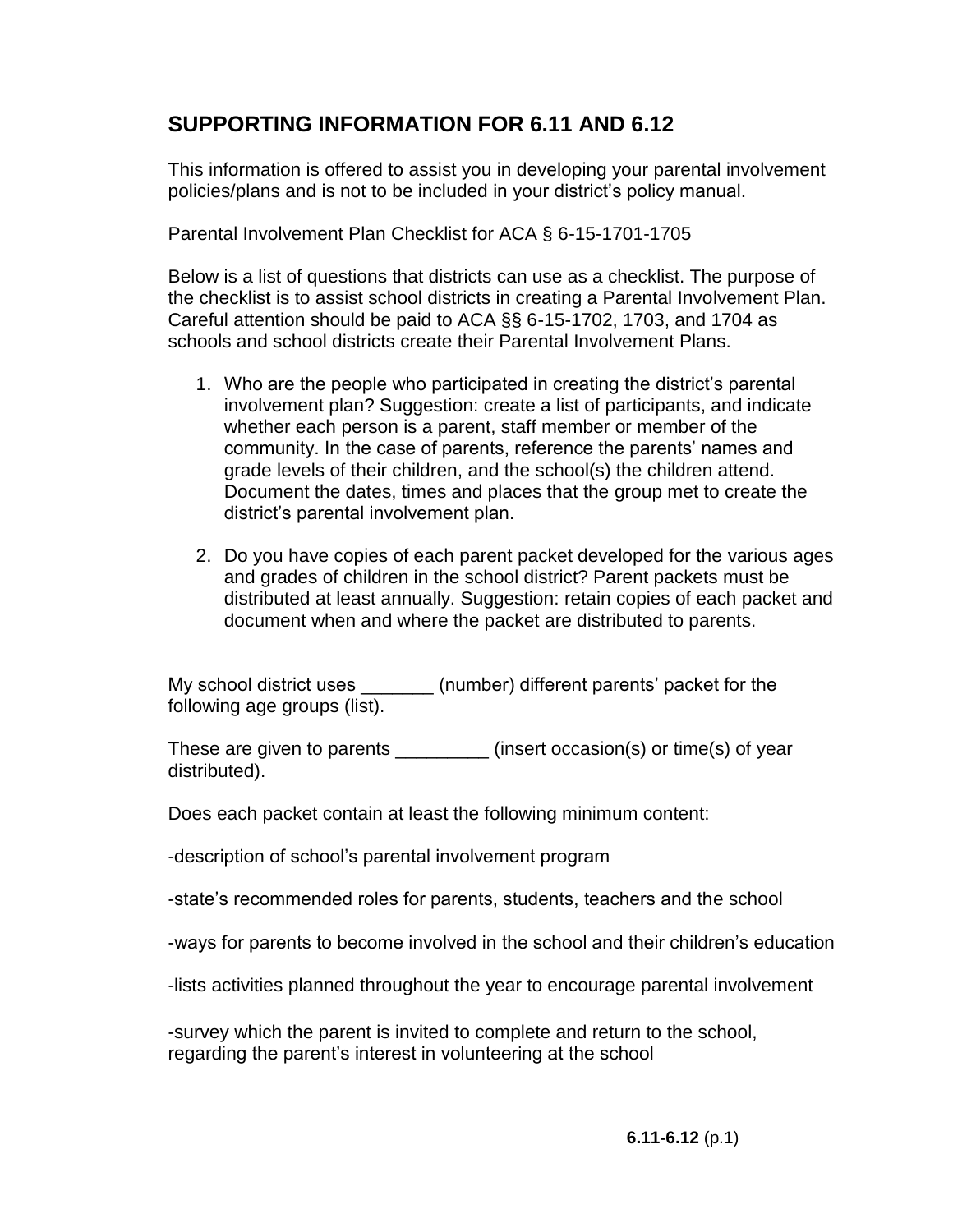## **SUPPORTING INFORMATION FOR 6.11 AND 6.12 (Cont.)**

-explains system in place to permit meaningful, 2-way communication with a child's teacher and principal. Example: space for teacher comments and parent notes to teacher in the required assignment notebook.

-list any other information your district includes in the parent packet as helpful to parents

- 3. What are the dates of the (minimum one per semester for K-6) planned parent-teacher conferences scheduled for this school year? Suggestion: retain a copy of the school calendar, with the conference dates circled.
- 4. What other activities is each school planning that will encourage communication with parents? Example: Weekly newsletter from school to parents sent home with students. Suggestion: collect documentation that relates to all of these activities.
- 5. What are the titles of the parenting books, magazines, and other informative material related to responsible parenting obtained by the school funds permitting? Have you advertised to parents explaining the existence of this material, and how to borrow this material from the school? Suggestion: retain a copy of any advertising (advertising does not have to be in a commercial medium), and the dates and methods it was communicated to parents. Consider photographing a display of parenting material in your school's media center as further documentation.
- 6. Where are the district's parent centers? What services and information are available there?
- 7. What are the other activities planned by the schools and school district that will promote responsible parenting? Suggestion: retain documentation of activities and materials used.
- 8. What are the dates of the planned parental involvement events? Suggestion: retain copies of any materials distributed.

The meetings must include the following: parents are given a report on the state of the school parents are given an overview of what students will be learning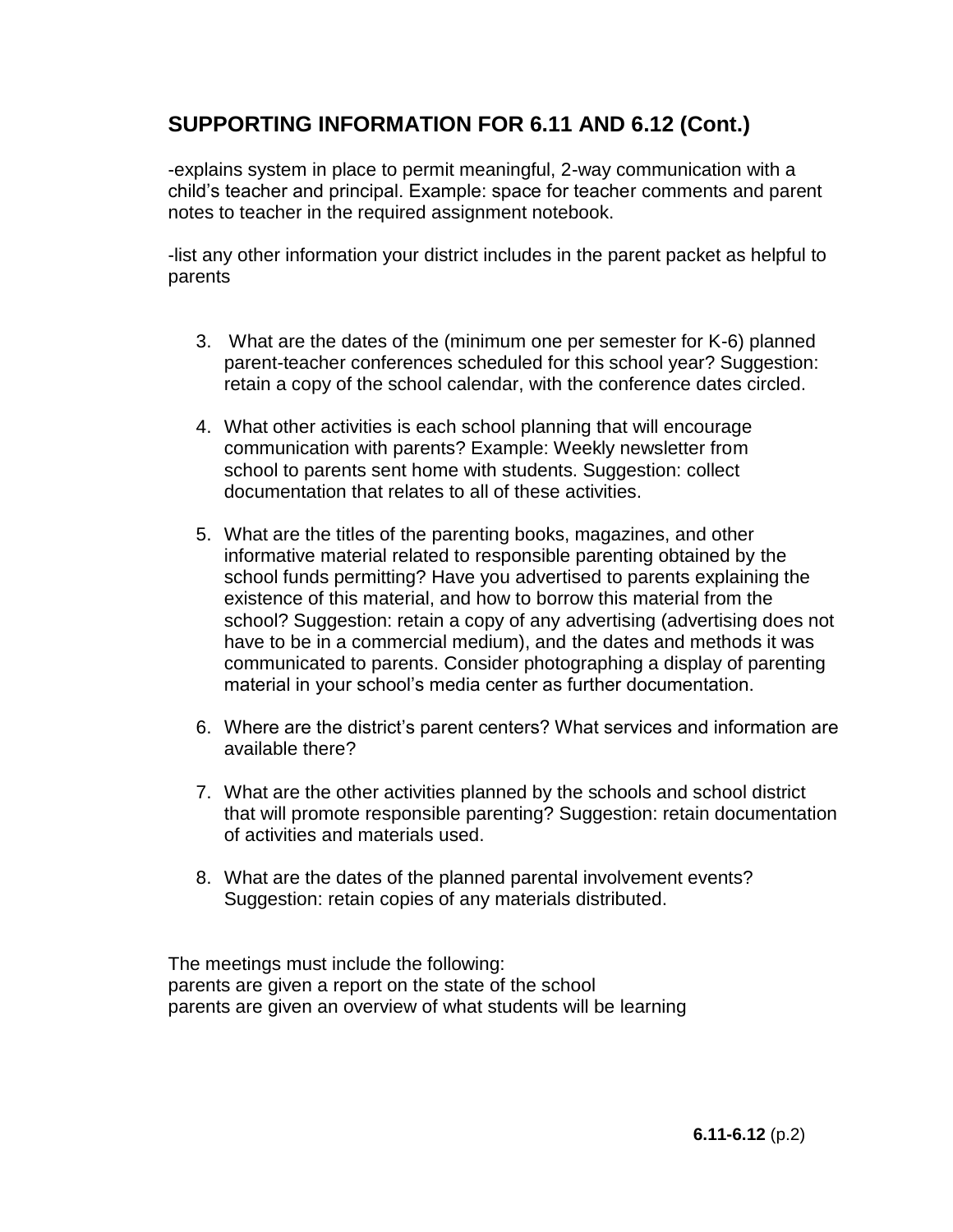## **SUPPORTING INFORMATION FOR 6.11 AND 6.12 (Cont.)**

student assessment is explained parents are told what to expect from their child's education parents are told what they can do to assist and make a difference in their child's education instruction is provided to parents on how to incorporate developmentally appropriate learning activities in the home environment such as role playing, the use of the ADE website as a parental tool, assisting in the planning and preparation of nutritional meals, or other at-home parental instruction strategies or curricula approved by the ADE.

- 9. What other activities are planned by each school in your school district and by the school district as a whole that will help parents assist in their children's education? Suggestion: retain documentation of all planned activities and materials used.
- 10.Verify that your school district has no policies which would discourage parents from appropriately visiting the school or visiting a child's classroom.
- 11.Is staff encouraged to utilize the returned surveys from the parent informational to create a volunteer resource book and make it available to school employees? Note that availability options listed on the survey must include the possibility of volunteering once a year as well as the option to perform volunteer work at home. Suggestion: retain a copy of your school district's volunteer resource book, which should list the interests and availability of school district volunteers.
- 12.What activities does each school in your school district engage in to welcome parents to the school?
- 13.Does your school/school district have a written process for resolving parental concerns, which includes how to define the problem, whom to approach first and how to develop solutions? The concern resolution process notice must be included in the student handbook.
- 14.What are the date(s) of the seminar or seminars held to inform parents of high school students about how to be involved in decisions affecting course selection, career planning and preparation for post-secondary education? Suggestion: retain any materials distributed to the parents at such seminars, as well as sign in sheets from the seminars and any material generated to invite parents to such seminars.